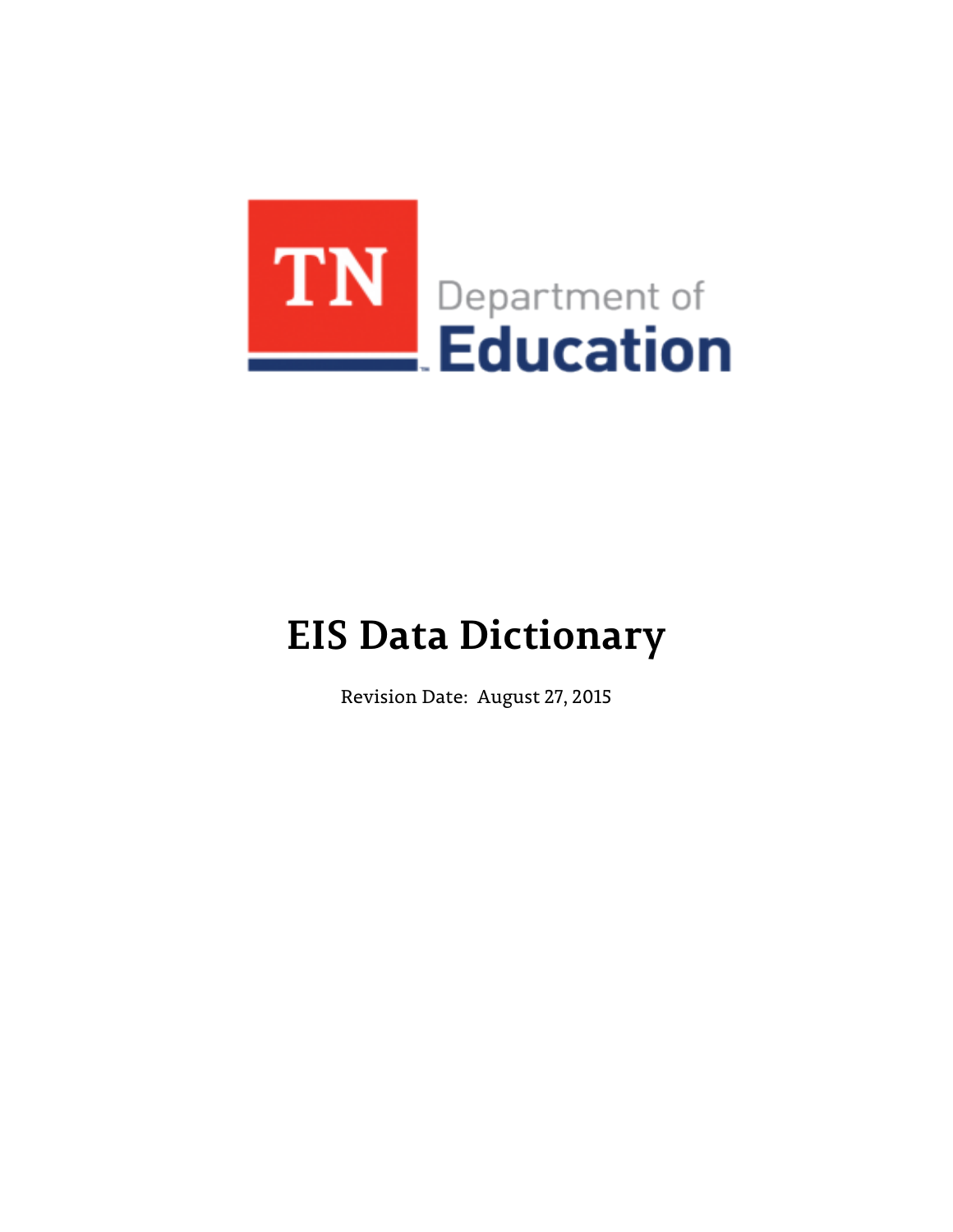# Contents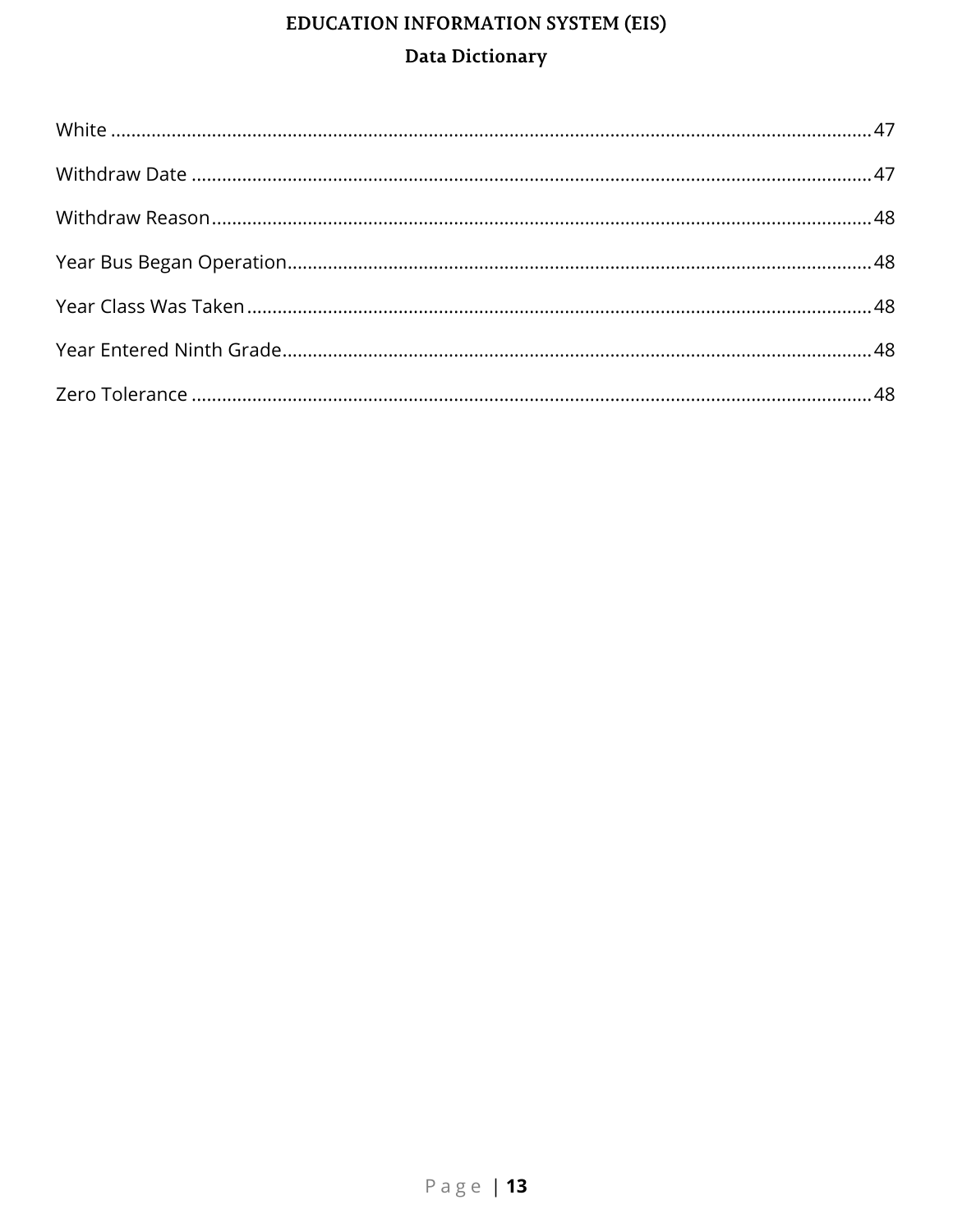## <span id="page-13-0"></span>**Abbreviated Days**

Source: EIS extracts Data Type: 9(1)

The number of days allocated for instructional days that have been shortened to less than the state minimum school day of 6.5 hours.

# <span id="page-13-1"></span>**ADA**

Average Daily Attendance. The formula used to calculate a student's ADA is:

**ADA =** Σ **[Days-Present \* Time-Scheduled / Student-Standard-Day] / Report-Period-Days**

# <span id="page-13-2"></span>**ADM**

Average Daily Membership. The formula used to calculate a student's ADM is:

#### **ADM =** Σ **[Days-Scheduled \* Time-Scheduled / Student-Standard-Day] / Report-Period-Days**

# <span id="page-13-3"></span>**ADT**

Average Daily Transported is the students transported on a daily average. The formula used to calculate ADT is:

### **ADT = Days-Present-Transportation \* (AM + PM) / Report-Period-Days**

# <span id="page-13-4"></span>**Air Conditioning**

Source: EIS extracts Data Type: X(1) Indicates if the bus is equipped with air conditioning. Valid values are "Y" = Yes, "N" = No.

# <span id="page-13-5"></span>**Alpha Grade**

Source: EIS extracts Data Type: X(1)

The alpha grade granted the student for the class. See **Appendix V – Student Alpha Grade** for valid values.

# <span id="page-13-6"></span>**American Indian or Alaskan Native**

Source: EIS extracts Data Type: X(1)

The racial group to which an individual is identified. Valid values are "Y" = member of this group, "N" = is not a member of this group.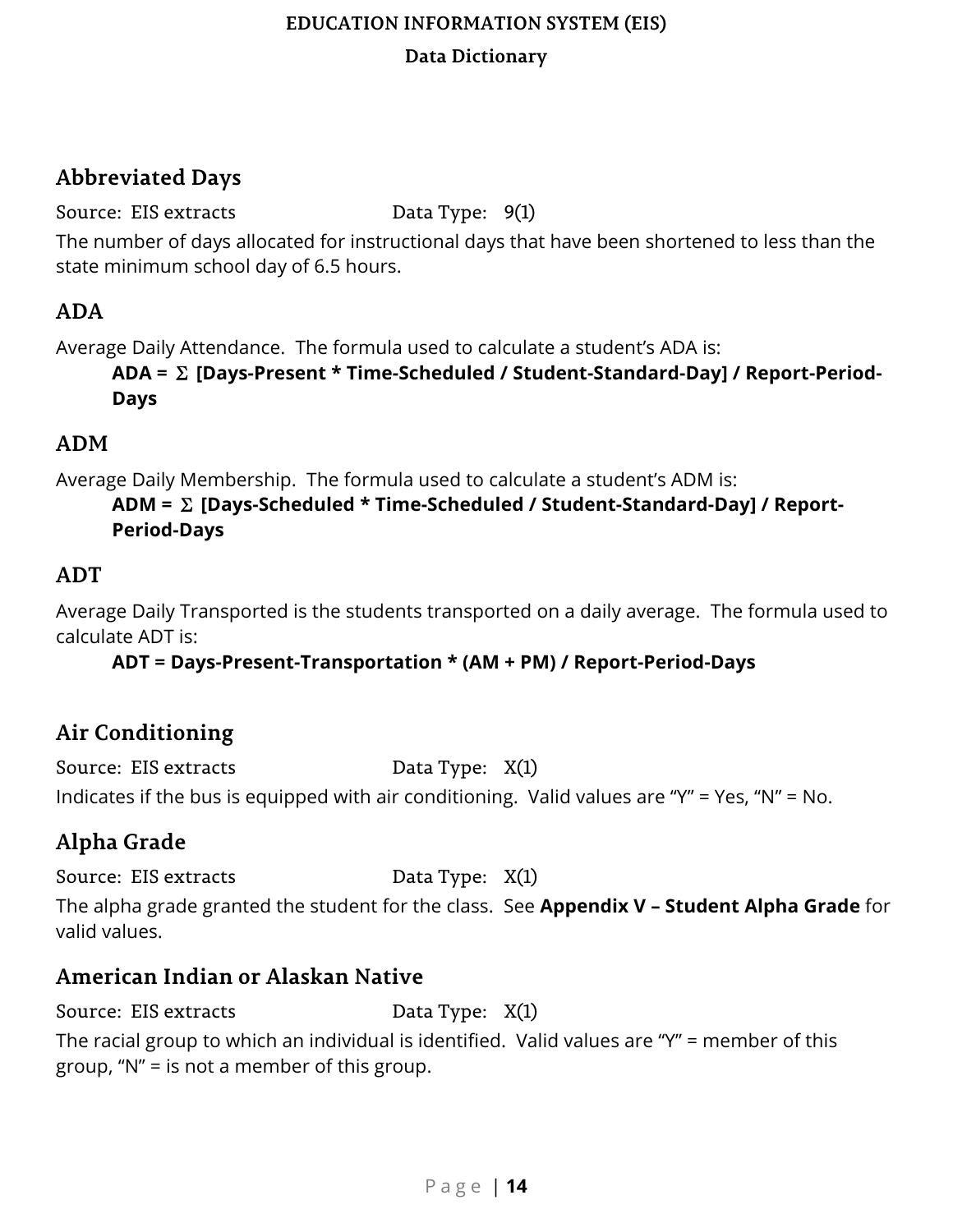#### <span id="page-14-0"></span>**AM Bus Number**

Source: EIS extracts Data Type: X(6) Indicates the bus number that the student rides in the morning (AM).

#### <span id="page-14-1"></span>**Asian**

Source: EIS extracts Data Type: X(1)

The racial group to which an individual is identified. Valid values are "Y" = member of this group, "N" = is not a member of this group.

### <span id="page-14-2"></span>**Attendance Date**

Source: EIS extracts Data Type: 9(8)

The date for which a student's attendance record was transmitted. Must be in format, "CCYYMMDD".

## <span id="page-14-3"></span>**Attendance Type**

Source: EIS extracts Data Type: X(1)

The status of the student's attendance for this transmittal data. For valid values see **Appendix F – Attendance Codes** for valid values.

### <span id="page-14-4"></span>**Audio/Video Surveillance**

Source: EIS extracts Data Type: X(1) Indicates if the bus is equipped with an audio/video surveillance system. Valid values are "Y" = Yes, "N" = No

### <span id="page-14-5"></span>**Black or African American**

Source: EIS extracts Data Type: X(1)

The racial group to which an individual is identified. Valid values are "Y" = member of this group, "N" = is not a member of this group.

# <span id="page-14-6"></span>**Block Schedule**

Source: EIS extracts Data Type: X(1) Indicates if the school uses block scheduling. Valid values are "Y" = Yes, "N" = No.

#### <span id="page-14-7"></span>**Bus Assistants**

Source: EIS extracts Data Type:  $9(4)$ The number of bus assistants in the LEA.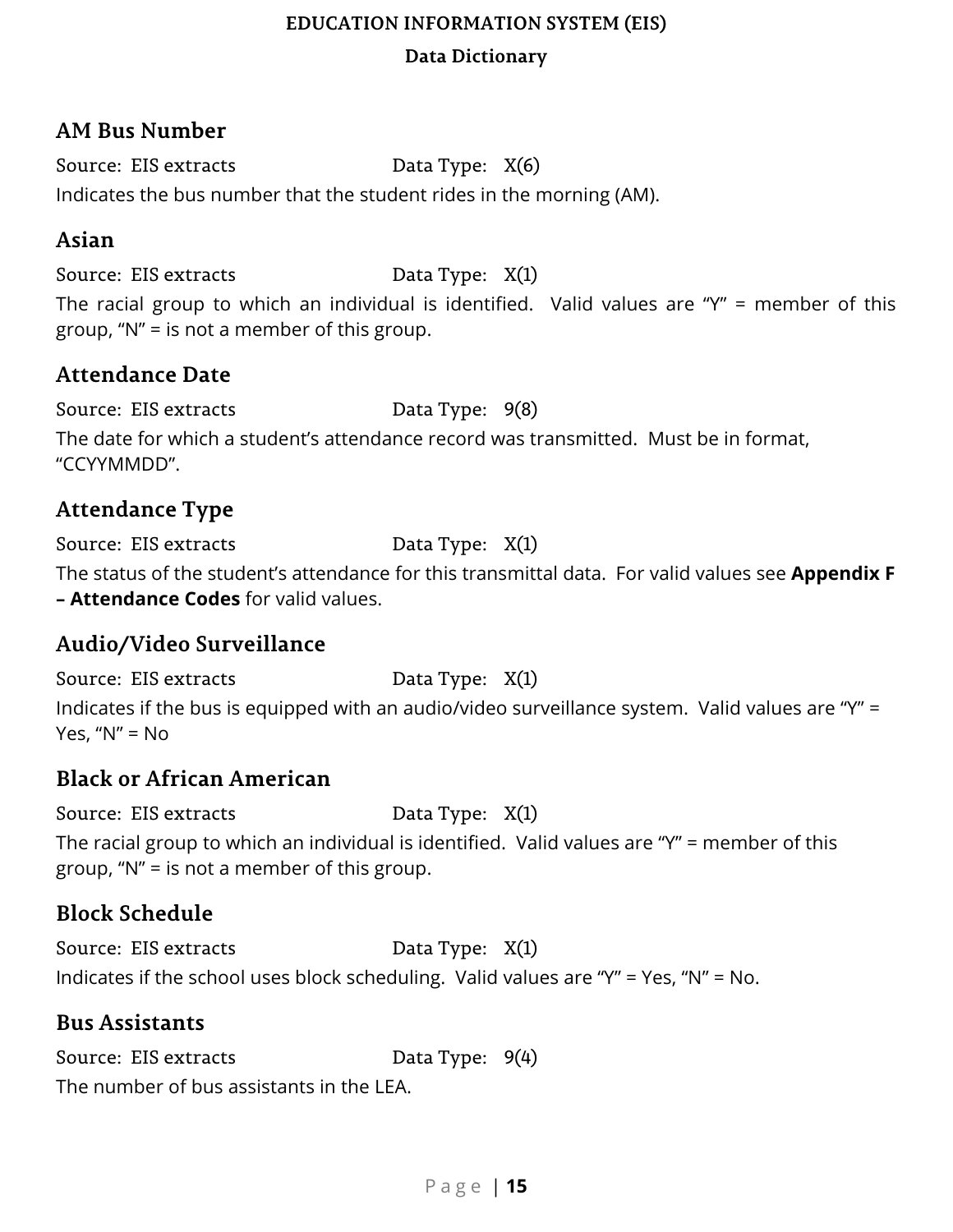#### **Data Dictionary**

#### <span id="page-15-0"></span>**Bus Garage and Maintenance**

Source: EIS extracts Data Type: X(1) Does district own and operate a bus garage and perform bus maintenance?

#### <span id="page-15-1"></span>**Bus Number**

Source: EIS extracts Data Type:  $X(6)$ The bus number assigned to the bus, must be unique within the district for the school year.

## <span id="page-15-2"></span>**Bus Type**

Source: EIS extracts Data Type: X(1) The type of bus. Valid values are "A" = Bus Type A, "B" = Bus Type B, "C"= Bus Type C, "D" = Bus Type D.

### <span id="page-15-3"></span>**Class Begin Date**

Source: EIS extracts Data Type: 9(8) First day of a class. Must be in format, "CCYYMMDD".

## <span id="page-15-4"></span>**Class End Date**

Source: EIS extracts Data Type: 9(8) Last day of a class. Must be in format, "CCYYMMDD".

# <span id="page-15-5"></span>**Class Type**

Source: EIS extracts Data Type: X(1) Structure of class. Valid values are "T" = Traditional, "P" = Pull-Out, "C" = Self-Contained Departmentalized.

# <span id="page-15-6"></span>**Calendar Number**

Source: EIS extracts Data Type: 9(2) The number for this school year the district has assigned to uniquely identify the calendar within the district (ex "01","02"). Valid values "01" – "99".

# <span id="page-15-7"></span>**Club ID**

Source: EIS extracts Data Type: X(15)

The identifier for the club in which the student is a member. For valid values see **Appendix Q – Student Clubs**.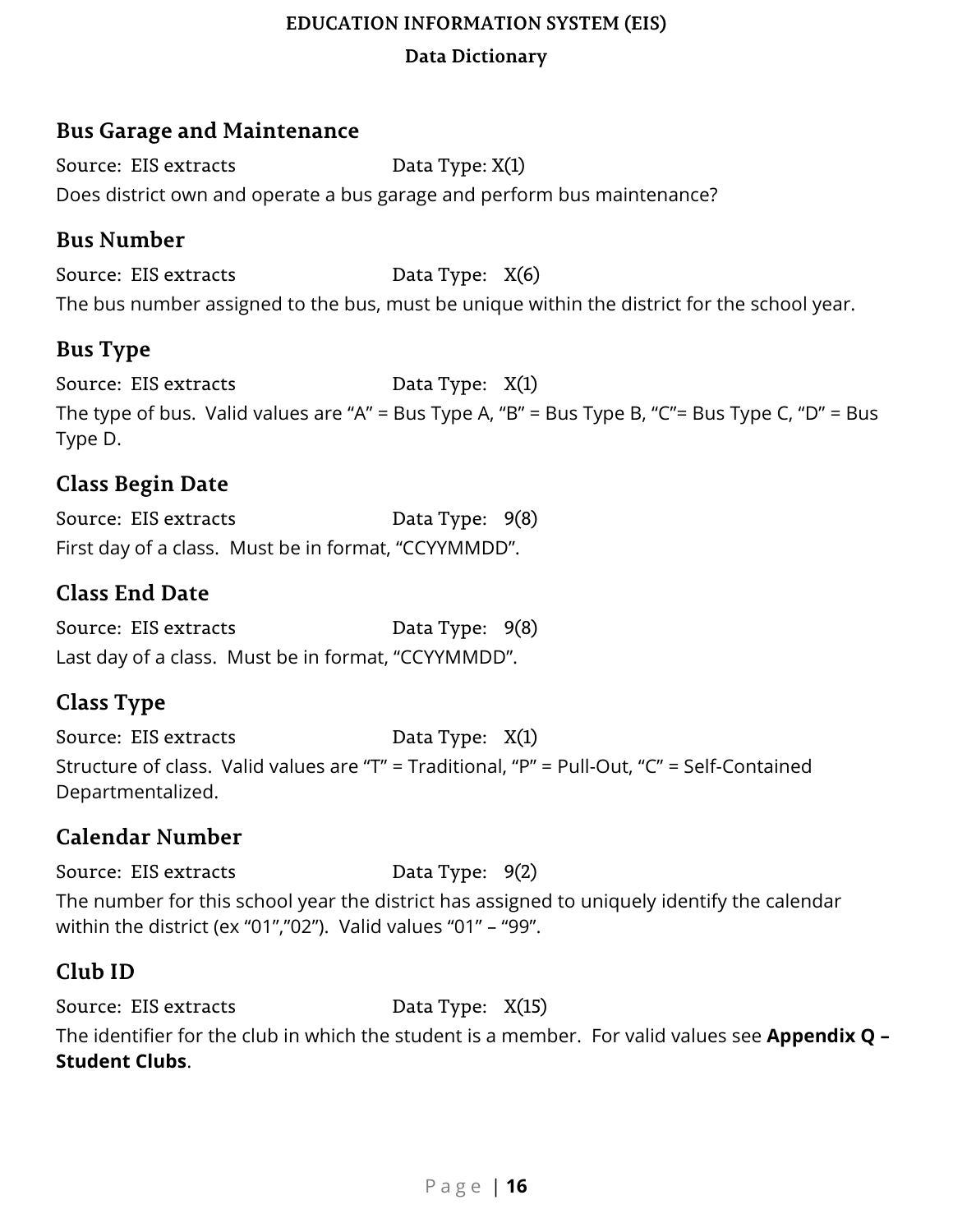#### **Data Dictionary**

## <span id="page-16-0"></span>**Club Membership Begin Date**

Source: EIS extracts Data Type: 9(8) Date the student began their club membership for this school year. Must be in format, "CCYYMMDD".

## <span id="page-16-1"></span>**Club Membership End Date**

Source: EIS extracts Data Type: 9(8) Date the student ended their club membership for this school year. Must be in format, "CCYYMMDD".

#### <span id="page-16-2"></span>**Commercial Advertising**

Source: EIS extracts Data Type: X(1) Indicates if the bus contains commercial advertising. Valid values are "Y" = Yes, "N" = No.

#### <span id="page-16-3"></span>**Completion Document Date**

Source: EIS extracts Data Type: 9(8) Date of the completion document. Must be in format, "CCYYMMDD".

#### <span id="page-16-4"></span>**Completion Document Period**

Source: EIS extracts Data Type: X(2)

The period in which the student was awarded a completion document.

Valid values are:

- "EA" = Early completion, after the start of the school year, but prior to the normal spring completion date.
- "SP" = Spring completion, the normal completion for the school year.
- "SU" = Summer completion, after the normal school year completion, but prior to the start of the new school year (summer school completion).

### <span id="page-16-5"></span>**Completion Document Type**

Source: EIS extracts Data Type: 9(1) Student's level of completion. For valid values see **Appendix J – Completion Documents**.

### <span id="page-16-6"></span>**Contracted Bus Drivers with CDL**

Source: EIS extracts Data Type:  $9(4)$ Number of contracted drivers with CDL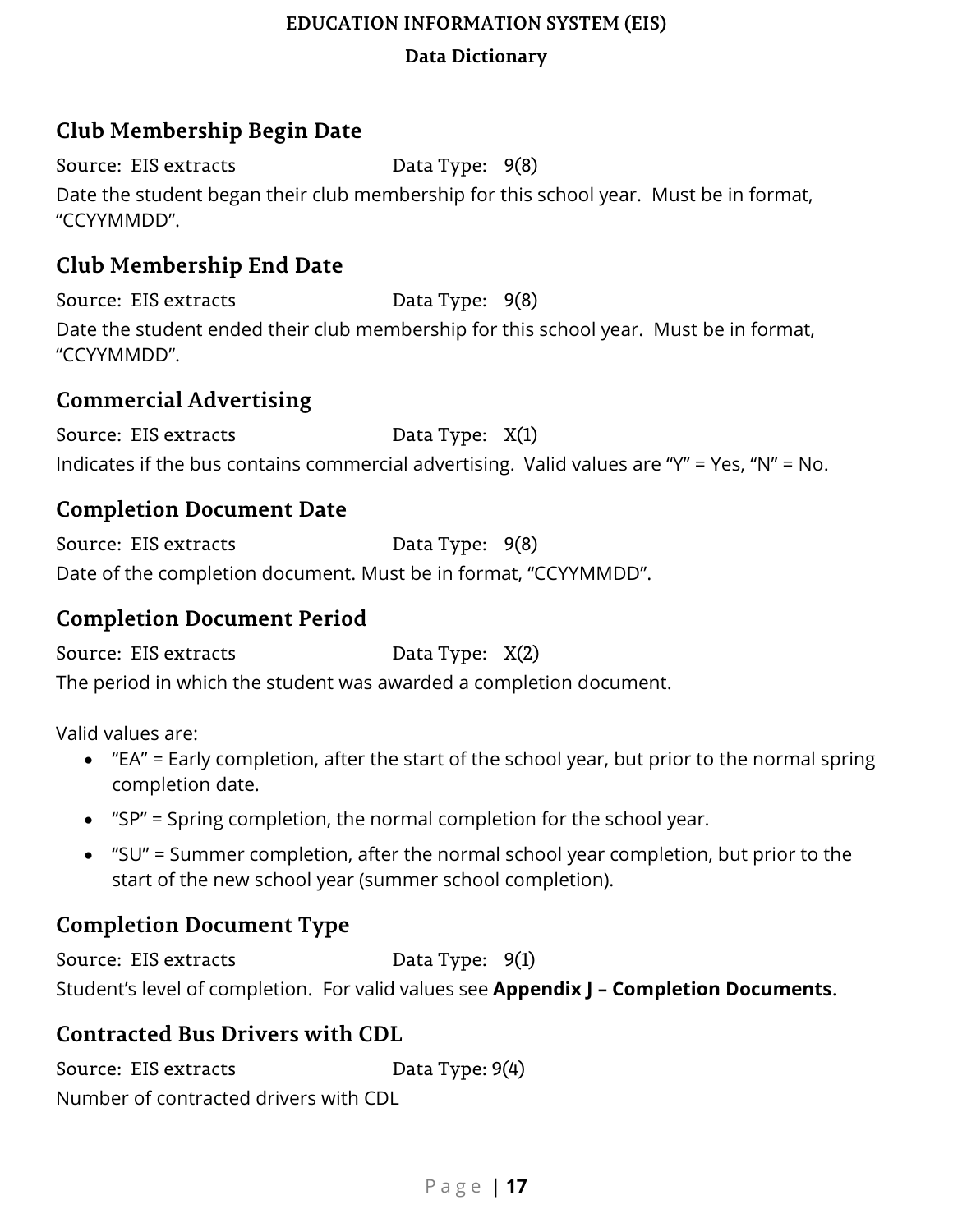#### **Data Dictionary**

## <span id="page-17-0"></span>**Course Code**

Source: EIS extracts Data Type:  $9(5)$ The TDOE Course code. For valid values, see Correlation of Course Codes on the School Approval web page. Must be a valid TDOE course code.

### <span id="page-17-1"></span>**Course of Study**

Source: EIS extracts Data Type: X(1)

The student's course of study for this enrollment. Valid values are, "T" – Technical or Focus of Study – CTE, "U" – University, "D" – Dual, or Blank for no course of study.

## <span id="page-17-2"></span>**Credits Attempted**

Source: EIS extracts Data Type: 9v99

Number of credits student attempted for this class. If one credit is attempted it will be sent as "100", if .5 credits are attempted it will be sent as "050". If one quarter credit (0.25) is attempted, it will be sent as 025.

# <span id="page-17-3"></span>**Credits Earned**

Source: EIS extracts Data Type: 9v99

Number of credits student earned for this class. If one credit is earned it will be sent as "100". If .5 credits are earned it will be sent as "050". If one quarter credit (0.25) is earned, it will be sent as 025. If no credits (0.00) it will be sent as 000.

# <span id="page-17-4"></span>**Current Assignment**

Source: EIS extracts Data Type: X(2)

A position a staff member is assigned to provide service. A staff member may have multiple assignments. For valid values see **Appendix I – Staff Assignments/Positions**.

### <span id="page-17-5"></span>**Current Assignment Begin Date**

Source: EIS extracts Data Type: 9(8)

Staff member's first day of current assignment in a school for the school year. Must be in format, "CCYYMMDD".

### <span id="page-17-6"></span>**Current Assignment End Date**

Source: EIS extracts Data Type: 9(8)

Staff member's last day of current assignment in a school for the school year. Must be in format, "CCYYMMDD".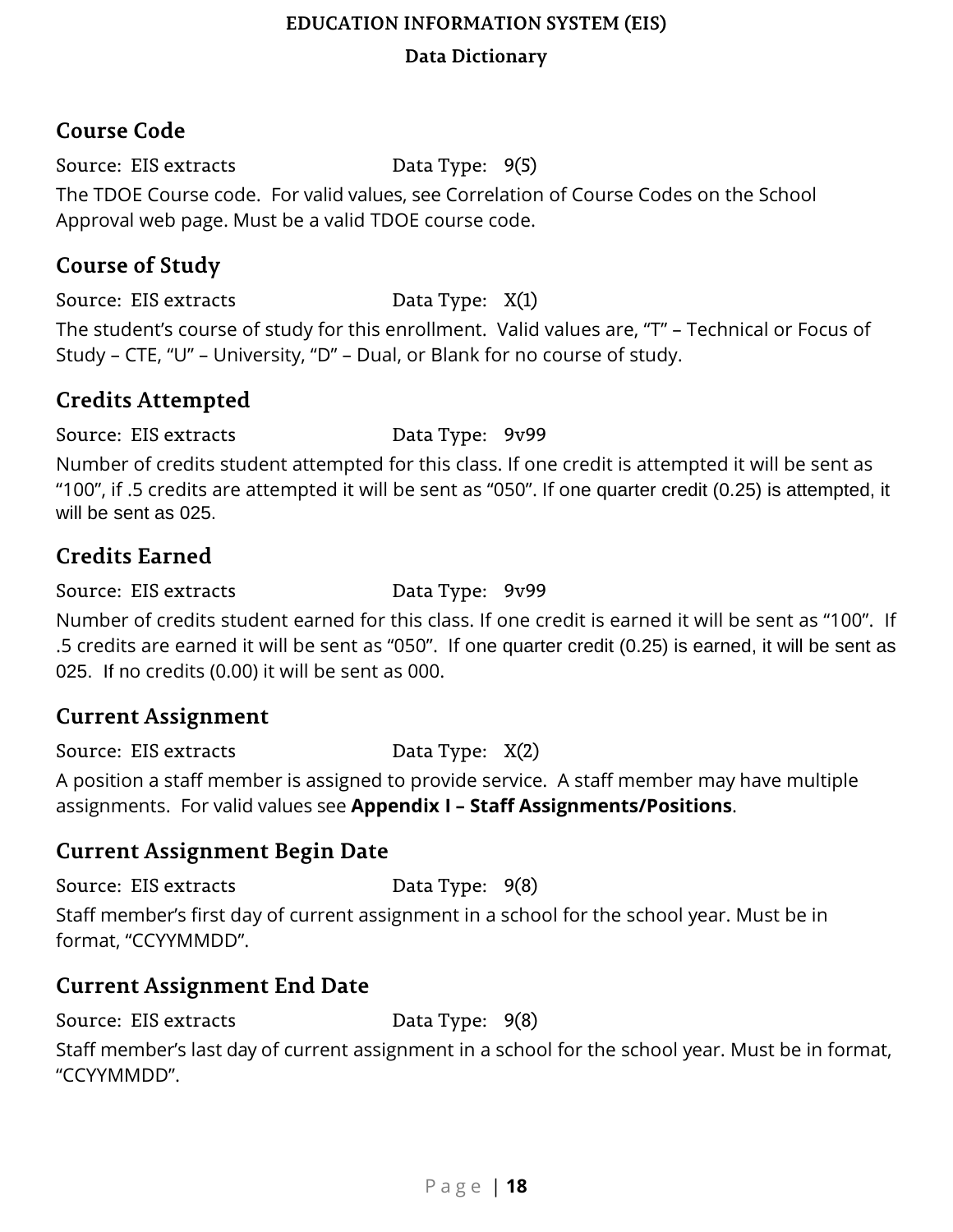#### **Data Dictionary**

# <span id="page-18-0"></span>**Daily Miles One Way AM**

Source: EIS extracts Data Type:  $9(4)$ 

Daily one way AM files traveled by all buses from where the bus is parked overnight to the last school drop off.

# <span id="page-18-1"></span>**Date of Birth**

Source: EIS extracts Data Type: 9(8) The year, month, and day that the individual was born. Must be in format, "CCYYMMDD".

## <span id="page-18-2"></span>**Date First Enrolled in a US School**

Source: EIS extracts Data Type: 9(8) If student immigrated to the United States the year the student first enrolled in a school in US, format "CCYYMMDD".

### <span id="page-18-3"></span>**Date First Enrolled in ESL**

Source: EIS extracts Data Type:  $9(8)$ 

The date a student first enrolled in an ES, format "CCYYMMDD". If never enrolled in ESL program send all zeroes.

# <span id="page-18-4"></span>**Disciplinary Action Type**

Source: EIS extracts Data Type: X(1) The action taken for a rules infraction which is reported to the state. For valid values see **Appendix G – Disciplinary Codes**.

### <span id="page-18-5"></span>**Disciplinary Begin Date**

Source: EIS extracts Data Type: 9(8) The first full day of the disciplinary action. Must be in format, "CCYYMMDD".

# <span id="page-18-6"></span>**Disciplinary End Date**

Source: EIS extracts Data Type: 9(8) The last day of the disciplinary action. Must be in format, "CCYYMMDD".

# <span id="page-18-7"></span>**Disciplinary Offense Date**

Source: EIS extracts Data Type: 9(8)

The actual date of the event that resulted in disciplinary action being taken. This date should be included for all actions taken for the same offense. If the student is expelled and later remanded those should have same offense date. If the incident spans school years, this should be the date from the previous year. Must be in format, "CCYYMMDD".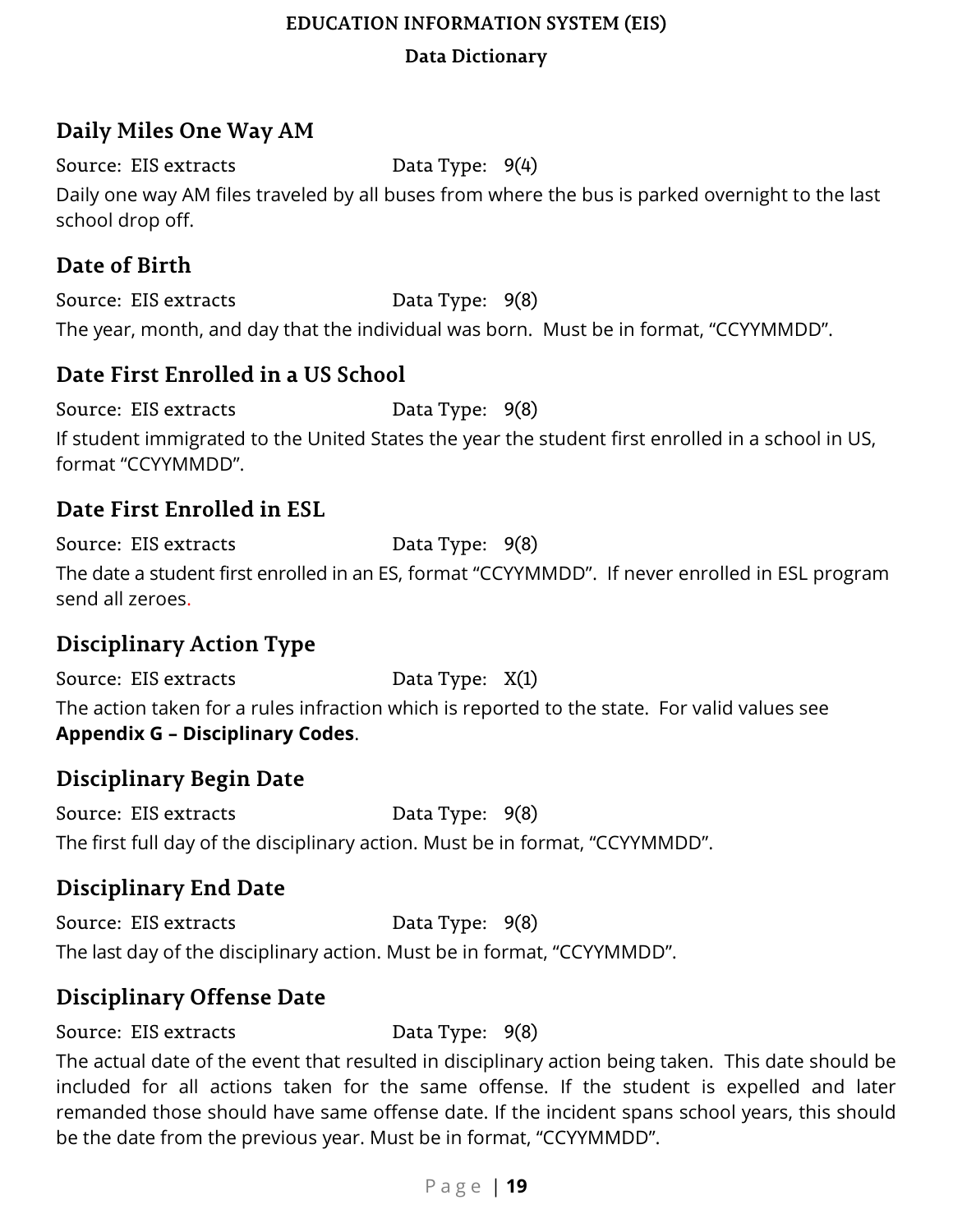#### **Data Dictionary**

## <span id="page-19-0"></span>**Disciplinary Primary Reason**

Source: EIS extracts Data Type: 9(2) The reason the disciplinary action was taken against the student. Only the primary reason is to be reported to the state. For valid codes see **Appendix G** – **Disciplinary Codes.**

#### <span id="page-19-1"></span>**Discretionary Administrative Days**

Source: EIS extracts Data Type: 99v99 The number of days the district designates for discretionary administrative activities.

### <span id="page-19-2"></span>**Discretionary In Service Days**

Source: EIS extracts Data Type: 99v99 The number of days the district designates for discretionary in service days.

## <span id="page-19-3"></span>**Discretionary Instructional Days**

Source: EIS extracts Data Type: 99v99 The number of days the district designates for discretionary instructional days.

### <span id="page-19-4"></span>**Discretionary Other Days**

Source: EIS extracts Data Type: 99v99 The number of days the district designates for discretionary other days.

# <span id="page-19-5"></span>**Discretionary Teacher Vacation Days**

Source: EIS extracts Data Type: 99v99 The number of days the district designates for discretionary teacher vacation days.

### <span id="page-19-6"></span>**District Extended Day Make-up**

Source: 200 Day Accountability Report

Calendar event type that is used to indicate that a missed instructional day is being made up by extending existing instructional days.

# <span id="page-19-7"></span>**District ID (District No)**

Source: EIS extracts Data Type: 9(3) The number assigned by TDOE to the district.

### <span id="page-19-8"></span>**District Name**

Source: EIS Reports (Various) The name registered with TDOE to the district.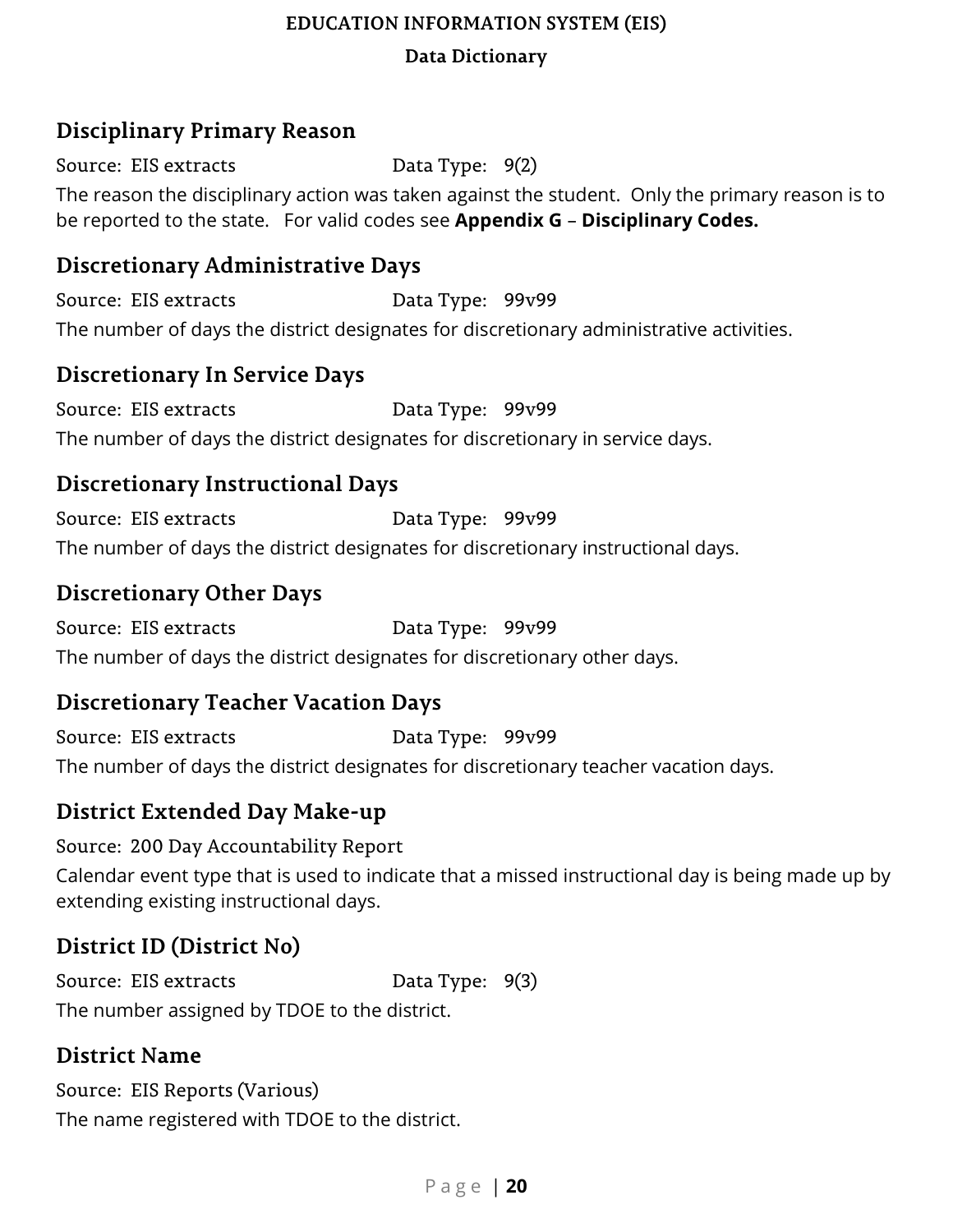**Data Dictionary**

# <span id="page-20-0"></span>**District Stockpile**

Source: 200 Day Accountability Report Indicates whether the district is stockpiling days.

# <span id="page-20-1"></span>**Dropout**

A student that is withdrawn with a withdrawal code of "00" (under 18 years of age) or with a withdrawal code of "01" (18 years of age or older).

## <span id="page-20-2"></span>**Dual Enrollment**

Source: EIS extracts Data Type: X(1)

Dual Enrollment: a postsecondary (TCAT, community college, or university) course that is taught by postsecondary credentialed faculty member (can be a high school teacher who is an adjunct). Students in these courses are enrolled at the postsecondary institution and pay tuition and fees associated with the course. High schools award high school credits for completion of these courses while students are enrolled in high school. Valid values are "Y" – the class is dual enrollment, "N" – the class is not dual enrollment.

### <span id="page-20-3"></span>**EIS**

TDOE's Education Information System. Contains selected state wide student, staff, class, and calendar information by school year.

# <span id="page-20-4"></span>**Employed Bus Drivers with CDL**

Source: EIS extracts Data Type:  $9(4)$ The number of Employed Bus Drivers with CDL in the LEA.

# <span id="page-20-5"></span>**End of Service Action**

Source: EIS extracts Data Type: X(1)

Action taken on the student's instructional grade progression. Valid values are "P" – promoted, "R" – retained, and "D" – demoted.

# <span id="page-20-6"></span>**End of Service Action Date**

Source: EIS extracts Data Type: 9(8)

Date the action was taken on the instructional grade progression. Must be in format, "CCYYMMDD".

# <span id="page-20-7"></span>**English Language Background**

Source: EIS extracts Data Type: X(1)

The English language background possessed by the student. For a list of valid values see **Appendix E – English Language Background**.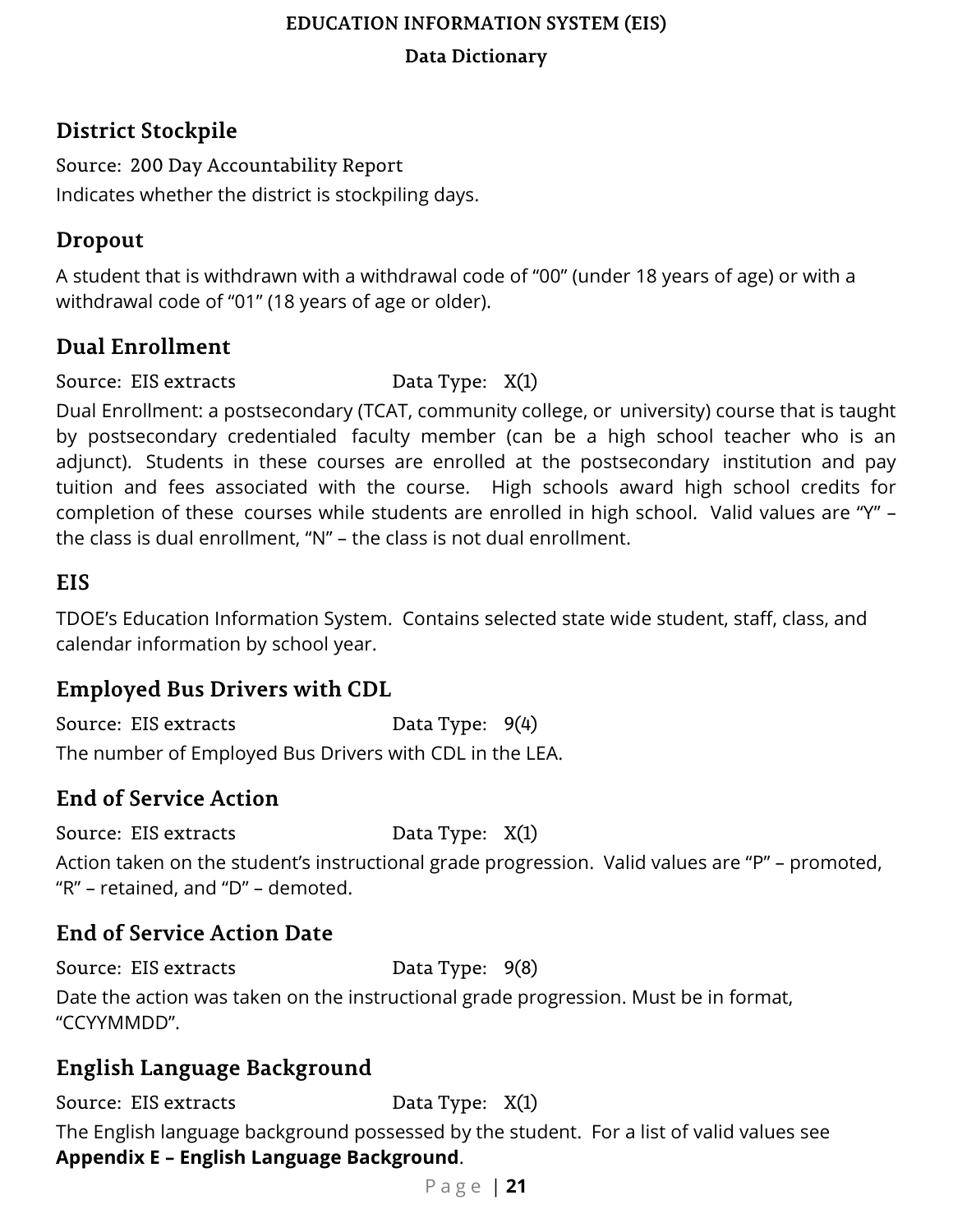## <span id="page-21-0"></span>**Enrollment Date**

Source: EIS extracts Data Type:  $9(8)$ First day of a student's enrollment in a school. Must be in format, "CCYYMMDD".

#### <span id="page-21-1"></span>**Enrollment Reason**

Source: EIS extracts Data Type: X(2)

The reason the student enrolled in the school. For a list of valid values see **Appendix D – Enrollment Reasons**.

## <span id="page-21-2"></span>**Est Miles Transported**

Source: EIS extracts Data Type: X(2)

The estimated number of miles the student lives from school one way to and/or from school. Example, if the student lives one mile from school send 0100. If the student lives 2.5 miles from school send 0250 in extract.

# <span id="page-21-3"></span>**Ethnicity**

Source: EIS extracts Data Type: X(1)

The ethnicity of the individual. Valid values are "H" = Hispanic, "N" = Non-Hispanic. Reference **Appendix C – Race/Ethnic Origin**

# <span id="page-21-4"></span>**Event Duration**

Source: EIS extracts Data Type: 9v99

The amount of time for the event as recognized by the school. A maximum of 1 day per event extract. An extract must be sent for each day for events spanning more than one day. Example, if the event is all day, report as 100. If the event is half of a day, report as 050 in extract.

# <span id="page-21-5"></span>**Event Date**

Source: EIS extracts Data Type:  $9(8)$ 

The date that the instructional or non-instructional event will take place. Must be in format, "CCYYMMDD".

# <span id="page-21-6"></span>**Event type**

Source: EIS extracts Data Type: X(2) The type of event that takes place on the designated date. For a list of valid values see **Appendix A – Calendar Events**.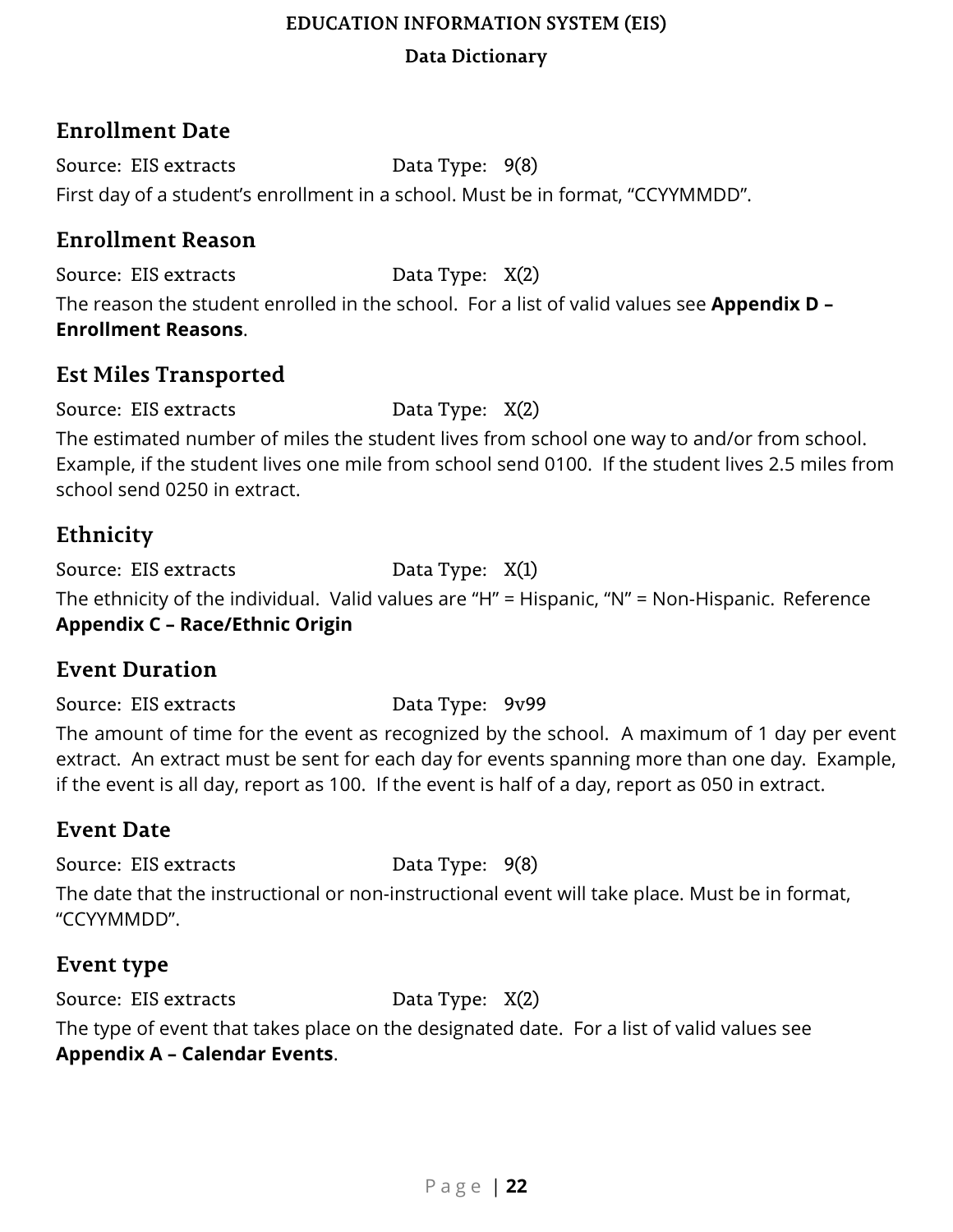#### **Data Dictionary**

# <span id="page-22-0"></span>**Fatalities On Board**

Source: EIS extracts Data Type:  $9(4)$ The number of deaths on board this bus.

# <span id="page-22-1"></span>**Fatalities Off Board**

Source: EIS extracts Data Type:  $9(4)$ The number of deaths off board this bus.

## <span id="page-22-2"></span>**Federally Funded Class**

Source: EIS extracts Data Type: X(1) Designates if the staff member for this class is federally funded. Valid values are "Y" – federally funded, "N" – Not federally funded.

#### <span id="page-22-3"></span>**First Name**

Source: EIS extracts Data Type: X(15) The most recently reported legally recognized first name of the individual.

## <span id="page-22-4"></span>**Friday Assigned Period**

Source: EIS extracts Data Type: 9(2) The period of the day the class is to meet on Fridays.

# <span id="page-22-5"></span>**Friday Duration**

Source: EIS extracts Data Type: 9(3)

Period duration in minutes, may or may not contain class change time. Report in minutes, do not report fractional minutes. May include lunch time in grades P3-8; may not include lunch time in grades 9-12.

# <span id="page-22-6"></span>**FTEADA**

Source: EIS Reports (Various)

FTE Average Daily Attendance. The formula used to calculate a student's CTE ADA is: **FTEADA =** Σ **[Days-Present \* CTE Time-Scheduled / Student-Standard-Day] / Report-**

#### **Period-Days**

### <span id="page-22-7"></span>**FTEADM**

Source: EIS Reports (Various)

FTE Average Daily Membership. The formula used to calculate a student's CTE ADM is: **FTEADM =** Σ **[Days-Scheduled \* CTE Time-Scheduled / Student-Standard-Day] / Report-Period-Days**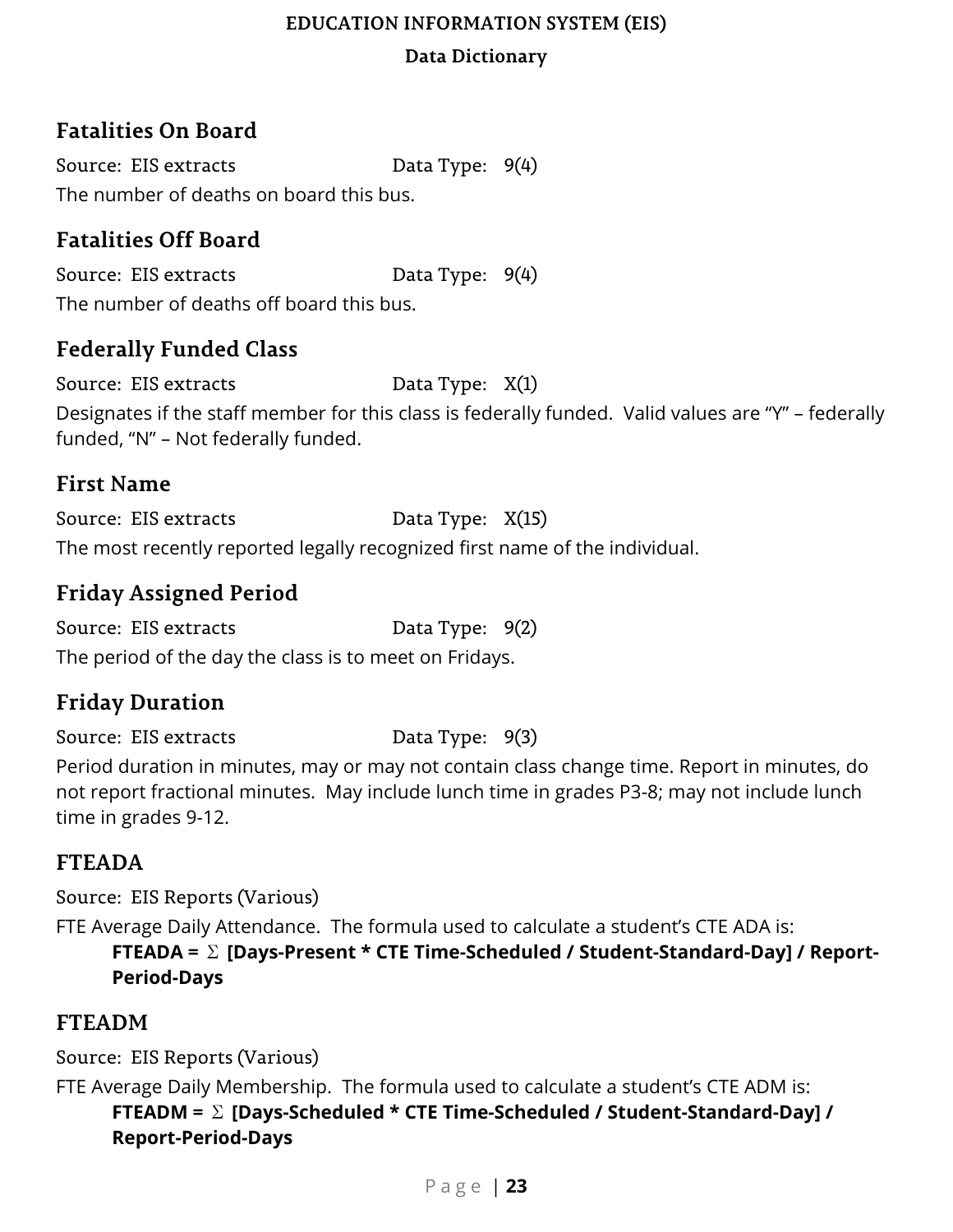# <span id="page-23-0"></span>**Full Time Mechanics**

Source: EIS extracts Data Type:  $9(4)$ Number of full time mechanics employed by the district.

## <span id="page-23-1"></span>**Funding Inelig Begin Date**

Source: EIS extracts Data Type: 9(8) The first day the student was excluded from funding. Must be in format, "CCYYMMDD".

### <span id="page-23-2"></span>**Funding Inelig End Date**

Source: EIS extracts Data Type: 9(8) The last day the student was excluded from funding. Must be in format, "CCYYMMDD".

### <span id="page-23-3"></span>**Funding Inelig Status**

Source: EIS extracts Data Type:  $9(1)$ The reason the student was excluded from funding. Valid values are "0" – not excluded from funding, "1" – excluded because of being an out of state student, "2" – excluded because of being I20 student.

#### <span id="page-23-4"></span>**Gender**

Source: EIS extracts Data Type: X(1) The gender of the individual. Valid values are "M" – male, "F" - Female.

#### <span id="page-23-5"></span>**GPS System**

Source: EIS extracts Data Type: X(1) Indicates if the bus is equipped with ta GPS system. Valid values are "Y" – Yes, "N" - No.

### <span id="page-23-6"></span>**Grade Assignment When Class Was Taken**

Source: EIS extracts Data Type: X(2) The student's grade assignment when this class was taken. For a list of valid values see **Appendix L – Instructional Grade**.

### <span id="page-23-7"></span>**Grade N**

Source: Various EIS Reports

A Special Education Student with an option of "7", "8", or "9". Some reports accumulate these students in the Grade N total and not in their normal grade assignment.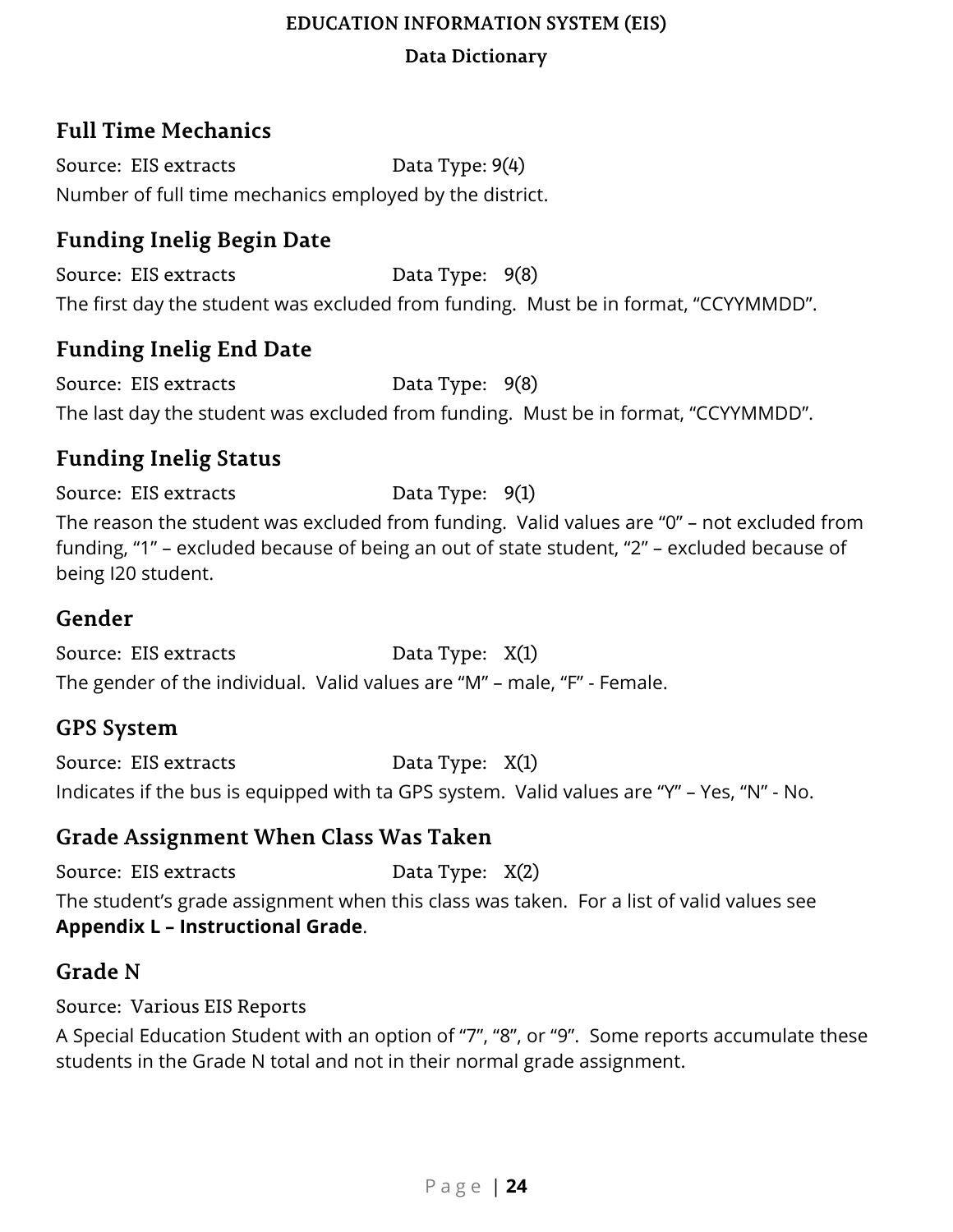#### **Data Dictionary**

## <span id="page-24-0"></span>**Homeless Primary Night Time Residence**

Source: EIS extracts Data Type: 9(2)

A homeless student's residence at the time of enrollment or at the identification as homeless. For a list of valid values see **Appendix R – Homeless Primary Night Time Residence**.

## <span id="page-24-1"></span>**Homeless Served by McKinney Vento**

Source: EIS extracts Data Type: X(1)

A homeless student served by federal McKinney-Vento funds any time during the school year. Valid values are "Y" = served by McKinney-Vento, "N" – not served by McKinney-Vento.

#### <span id="page-24-2"></span>**Homeless Unaccompanied Youth**

Source: EIS extracts Data Type: X(1)

A homeless student who is not living with a parent or guardian. Valid values are "Y" = homeless and unaccompanied "N" – homeless but not unaccompanied.

### <span id="page-24-3"></span>**Honors Class Indicator**

Source: EIS extracts Data Type: X(1) Indicates if the class is designated as being an Honors Class. Valid values are "Y" = Class is an honors class, "N" – Not an honors class.

# <span id="page-24-4"></span>**Hospitalized Overnight or Longer**

Source: EIS extracts Data Type:  $9(4)$ 

Indicates the number of students that were hospitalized overnight or longer.

### <span id="page-24-5"></span>**Immigrant Student**

Source: EIS extracts Data Type:  $9(4)$ 

Indicates if the student immigrated to the United States. "Y" – student immigrated to the United States, "N" – student is a naturally born American citizen.

# <span id="page-24-6"></span>**In Service Days**

Source: EIS extracts Data Type: 99v99

The number of days allocated for all personnel to participate in staff development.

# <span id="page-24-7"></span>**Inspected by TN Dept of Safety**

Source: EIS extracts Data Type: X(1)

Indicates if the bus is current with TN Department of Safety inspection. Valid values are "Y" – Yes, "N" – No.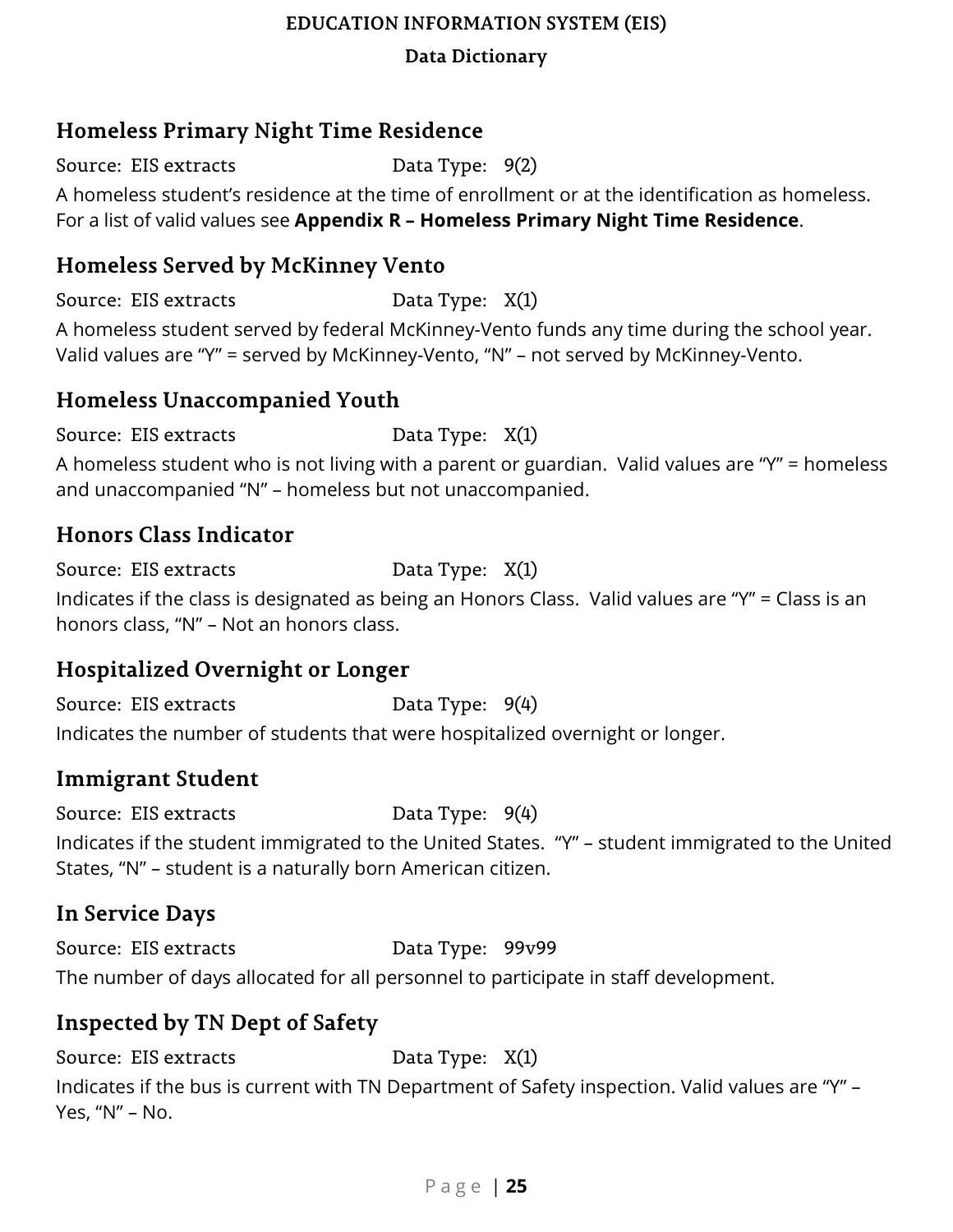#### **Data Dictionary**

## <span id="page-25-0"></span>**Instr Grade Assignment Date**

Source: EIS extracts Data Type:  $9(8)$ Date student was assigned to the instructional grade. Must be in format, "CCYYMMDD".

## <span id="page-25-1"></span>**Instructional Days**

Source: EIS extracts Data Type: 9(3) The number of days for classroom instruction.

### <span id="page-25-2"></span>**Instructional Calendar**

Source: EIS extracts Data Type: X(1) Defines how the calendar will operate during the school year to provide instructional services to students. Valid values are "T" – Traditional, "Y" – Year-Round (non-traditional).

### <span id="page-25-3"></span>**Instructional Grade Assignment**

Source: EIS extracts Data Type: X(2)

The instructional grade to which the student is assigned during the instructional service period. For a list of valid values see **Appendix L – Instructional Grade.**

#### <span id="page-25-4"></span>**Instructional Program Number**

Source: EIS extracts Data Type: 9(2)

The number assigned to the instructional program to uniquely identify the instructional program within the school. For example, "01" = Regular, "02" = Year Round. Valid values are "01" through "99".

### <span id="page-25-5"></span>**Instr Service Period Type of Service**

Source: EIS extracts Data Type: X(1)

The type of service being provided the student at this school. Valid values are "P" – enrollment in the student's primary school, "S" – Receiving Partial Service

### <span id="page-25-6"></span>**Last Name**

Source: EIS extracts Data Type: X(25)

The most recently reported legally recognized last name of the individual.

### <span id="page-25-7"></span>**Licensure Check**

Source: EIS extracts Data Type: X(1)

The reason a staff member may not be located on the licensure file. Valid values are "N" – New Teacher, "R" – ROTC, "U" – University Teacher, "O" – Other.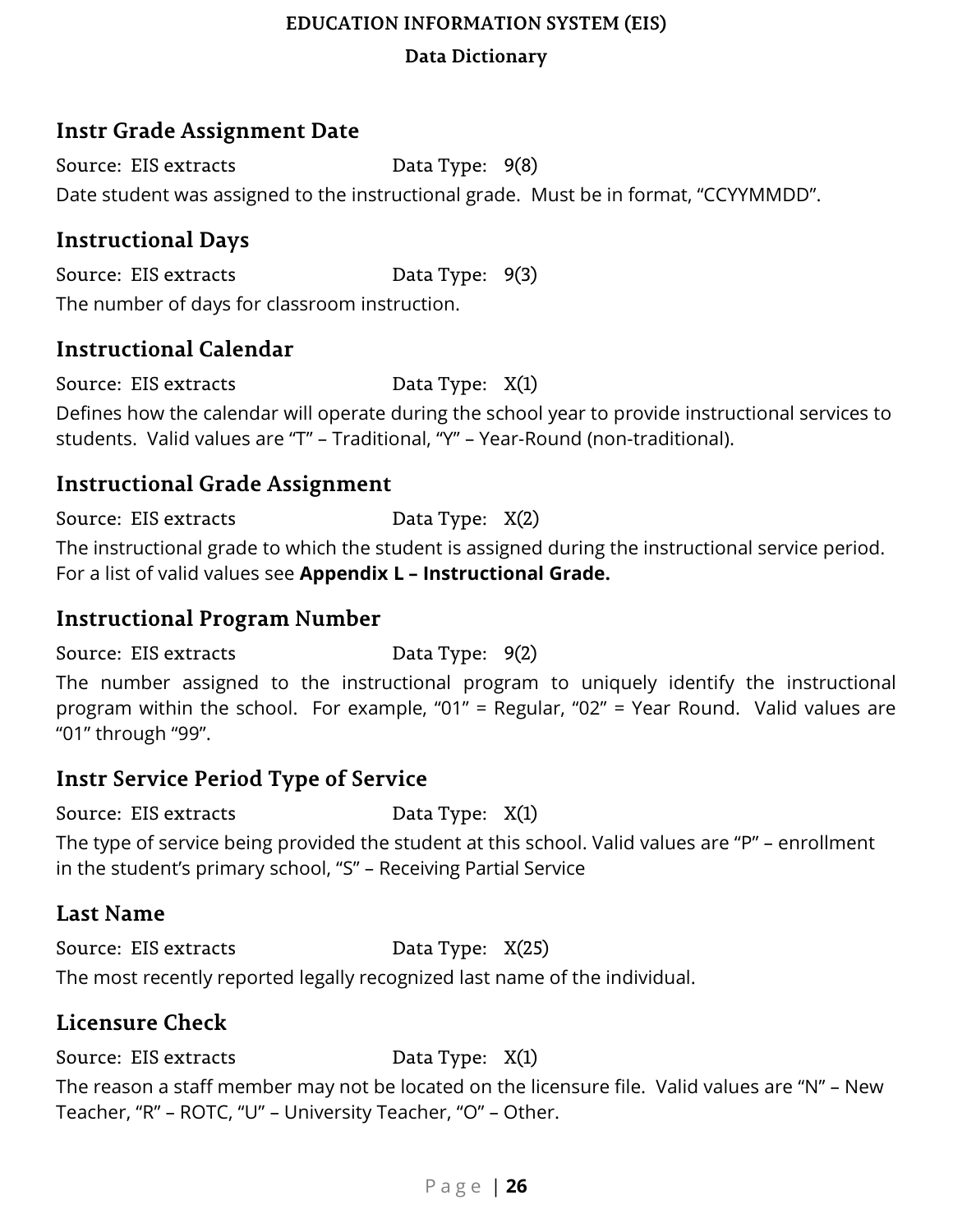#### **Data Dictionary**

## <span id="page-26-0"></span>**Local Class Number**

Source: EIS extracts Data Type: X(15)

The local class number that uniquely identifies the class at the school. If class is taught off site, use local class number assigned at that location. If class is at a non-public location, the primary school should assign a local class number. For example, this may include a course number and section number: 010001. The course number is 0100.

#### <span id="page-26-1"></span>**Local Course Number**

Source: EIS extracts Data Type: X(15)

The local course number that uniquely identifies the class at the school. If class is taught off site, use local class number assigned at that location. If class is at a non-public location, the primary school should assign a local class number. For example, this may include a course number and section number: 010001. The course number is 0100.

### <span id="page-26-2"></span>**Local Dual Credit**

Source: EIS extracts Data Type: X(1)

Local Dual Credit: A high school course that is aligned with a postsecondary challenge examination at a specific postsecondary institution, which allows students exceeding an established cut score to earn postsecondary credit at that institution (not typically transferrable). This course is taught by high school faculty at the high school. Valid values are "Y" – Yes, "N" – No.

# <span id="page-26-3"></span>**Local Staff Key**

Source: EIS extracts Data Type: 9(10)

A software generated identification number used to identify the staff member within the local software. This is if your software creates one.

### <span id="page-26-4"></span>**Local Student Key**

Source: EIS extracts Data Type: 9(10)

A software generated identification number used to identify the student within the local software. (This is if your software creates one)

### <span id="page-26-5"></span>**Mechanics Maintenance on Non Bus Vehicles**

Source: EIS extracts Data Type: X(1)

Does the bus garage mechanics perform maintenance on non-school bus vehicles?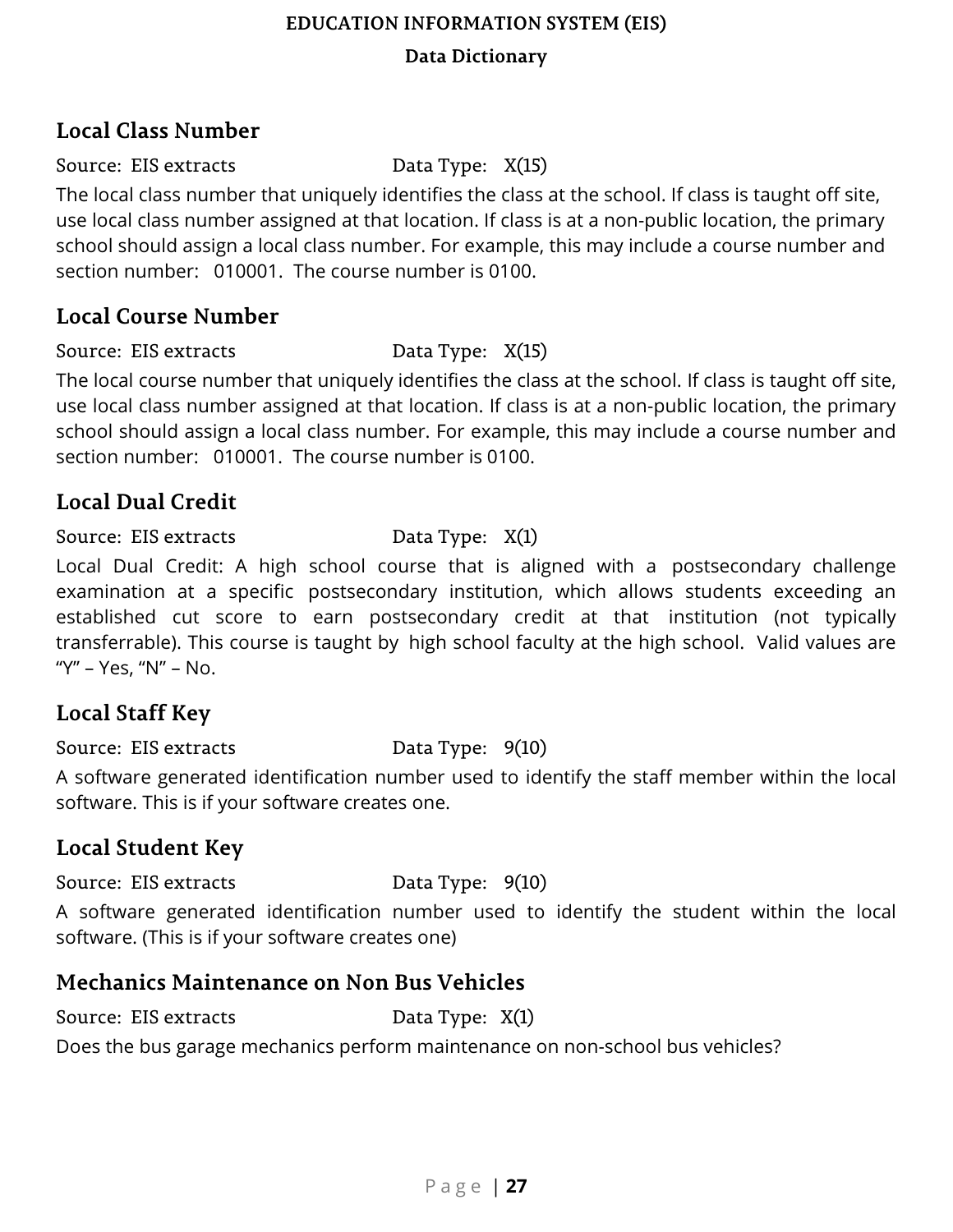# <span id="page-27-0"></span>**Membership**

#### Source:

The count of students actively enrolled with a primary enrollment on any given day of the school year. This count may be at the state, district, or school level.

## <span id="page-27-1"></span>**Middle Name**

Source: EIS extracts Data Type: X(15) The most recently reported legally recognized middle name of the individual.

# <span id="page-27-2"></span>**Monday Assigned Period**

Source: EIS extracts Data Type: 9(2) The period of the day the class is to meet on Mondays.

# <span id="page-27-3"></span>**Monday Duration**

Source: EIS extracts Data Type: 9(3)

Period duration in minutes, may or may not contain class change time. Report in minutes, do not report fractional minutes. May include lunch time in grades P3-8, may not include lunch time in grades 9-12.

# <span id="page-27-4"></span>**Mother's Maiden Name**

Source: EIS extracts Data Type: X(25) The maiden name of the student's mother.

# <span id="page-27-5"></span>**Native Hawaiian or Pacific Islander**

Source: EIS extracts Data Type: X(1)

The racial group to which an individual is identified. Valid values are "Y" = member of this group, "N" = is not a member of this group.

# <span id="page-27-6"></span>**Native Language**

Source: EIS extracts Data Type: X(3) The language that is most commonly spoken in the student's home. For a list of valid codes see **Appendix P – Language Codes**.

# <span id="page-27-7"></span>**Net Enrollment**

Source: Various EIS Reports

A count of unique students that have a primary enrollment and have an enrollment code of "E", "E1", or "EC" at any time during the school year. Students are included even if they have withdrawn during the school year.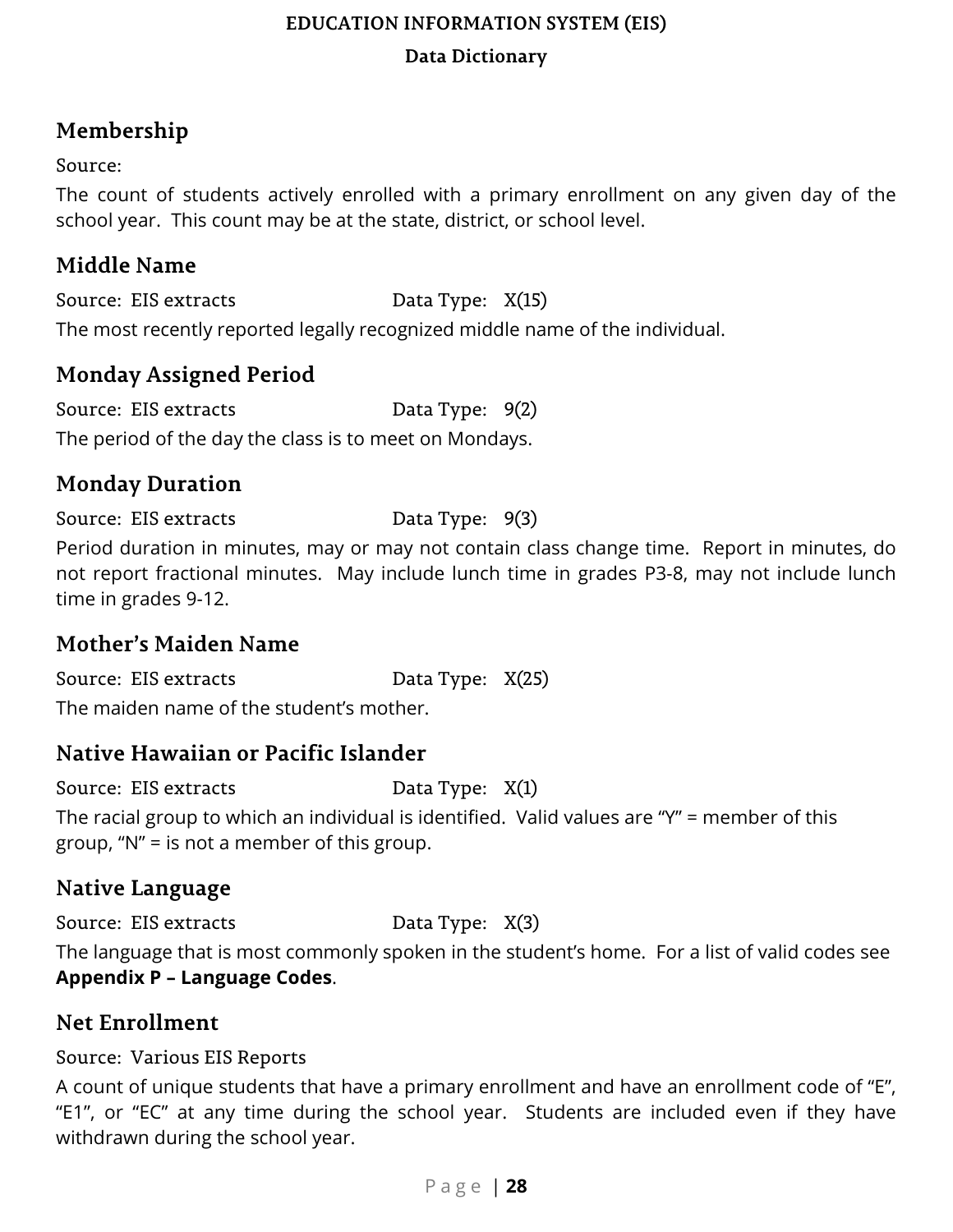#### **Data Dictionary**

# <span id="page-28-0"></span>**Normal Progression**

Source:

Designates what the student's next school will be when they are promoted out of their current school when the school does not teach the new grade assignment. Example would be a change from a middle school to a high school.

## <span id="page-28-1"></span>**Number In-Service Days**

Source: 200 Day Accountability Report

The total number of teacher in-service days. There must be at least five in-service days. There may be more than 5 in-service days through funding by the local board of education.

# <span id="page-28-2"></span>**Numeric Grade**

Source: EIS extracts Data Type: 9(3)

Numeric grade (final numeric grade including quality points awarded)

- This is the final numeric grade awarded and excludes quality points awarded for the class.
- If rigor points are awarded, the quality points awarded for the class must be in Quality Points Awarded (Rigor) field.

# <span id="page-28-3"></span>**Occupant Restraints**

Source: EIS extracts Data Type: X(1) Indicates if bus contain occupant restraints. Valid values are "Y" – Yes, "N" – No.

# <span id="page-28-4"></span>**Optional In Service Days**

Source: EIS extracts Data Type: 99v99 The number of days allocated for individual choice of professional development activities.

# <span id="page-28-5"></span>**Parent Teacher Conference Days**

Source: EIS extracts Data Type: 9(1) The number of days allocated for parents and teachers to meet.

# <span id="page-28-6"></span>**Personal Injury Accidents**

Source: EIS extracts Data Type:  $9(4)$ The number of personal injury accidents this bus was involved in this school year.

# <span id="page-28-7"></span>**PM Bus Number**

Source: EIS extracts Data Type: X(6) Indicates the bus number that the student rides in the afternoon (PM).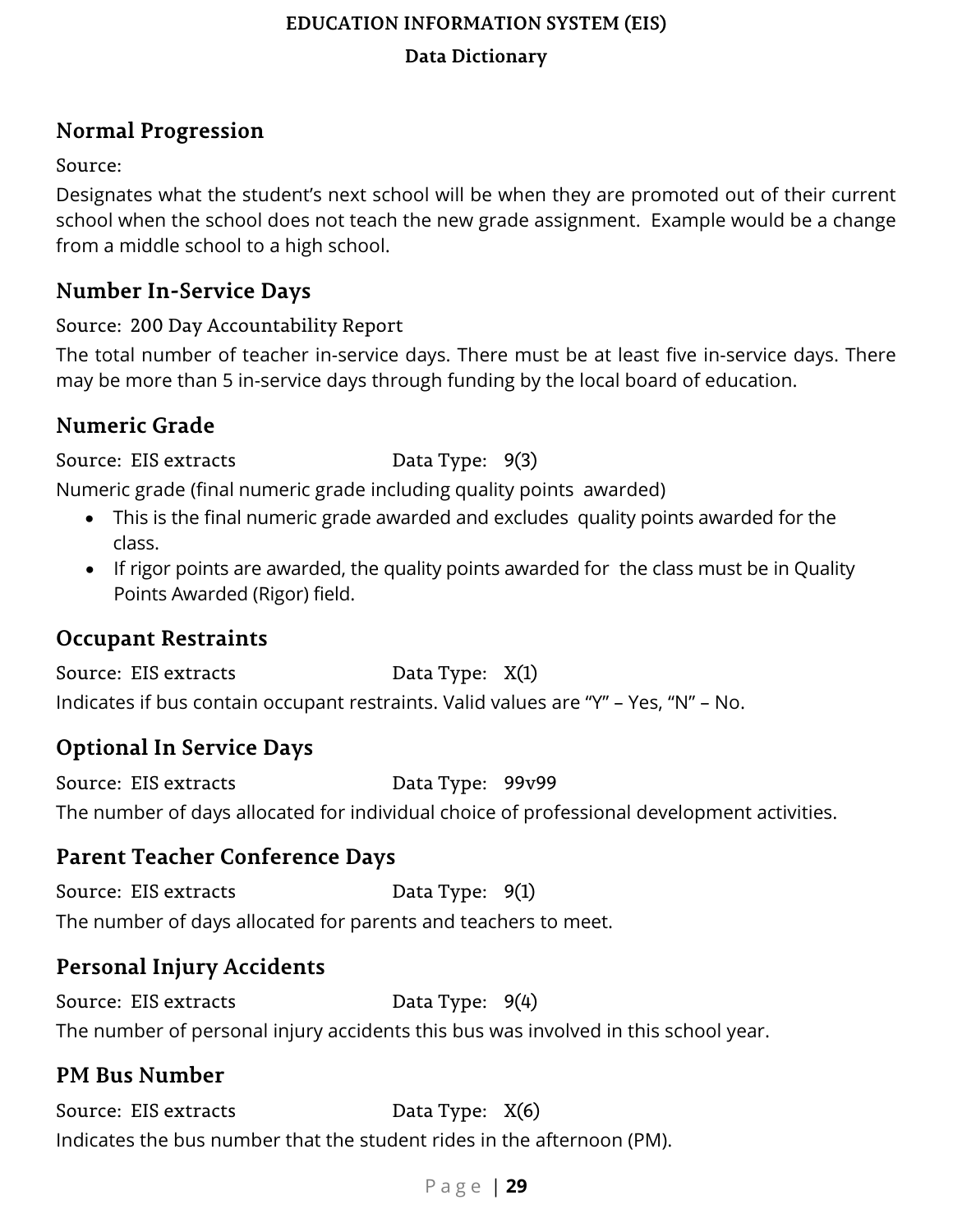#### **Data Dictionary**

## <span id="page-29-0"></span>**Postsecondary Institution ID**

Source: EIS extracts Data Type: 9(6)

The postsecondary institution partnering with a local school district to offer early postsecondary credit. If the class section is local dual credit, districts must select the postsecondary institution (TCAT, community college, or university) which is partnering with the district to offer this course.

If the class section is statewide dual credit, the postsecondary institution ID should be listed as "000000 – Statewide Dual Credit".

### <span id="page-29-1"></span>**Privately Owned**

Source: EIS extracts Data Type: X(1) Indicates that the bus is privately owned. Valid values are "Y" – Yes, "N" – No.

### <span id="page-29-2"></span>**Previous First Name**

#### Source: EIS extracts Data Type: X(15)

The previous first name of the student / staff member as of the last transmission, if different than the first name last transmitted to EIS.

#### <span id="page-29-3"></span>**Previous Last Name**

Source: EIS extracts Data Type: X(25)

The previous last name of the student / staff member as of the last transmission, if different than the last name last transmitted to EIS.

### <span id="page-29-4"></span>**Previous Middle Name**

Source: EIS extracts Data Type: X(15) The previous middle name of the student / staff member as of the last transmission, if different than the middle name last transmitted to EIS.

# <span id="page-29-5"></span>**Primary District ID**

Source: EIS extracts Data Type: 9(3) ID of district providing service, when not students' primary/home school district

# <span id="page-29-6"></span>**Primary Option ADM**

Source:

The Primary Option ADM per student calculation is:

**Primary Option SPED ADM =** Σ **[Days Enrolled in a Primary Option / Reported Period Days]**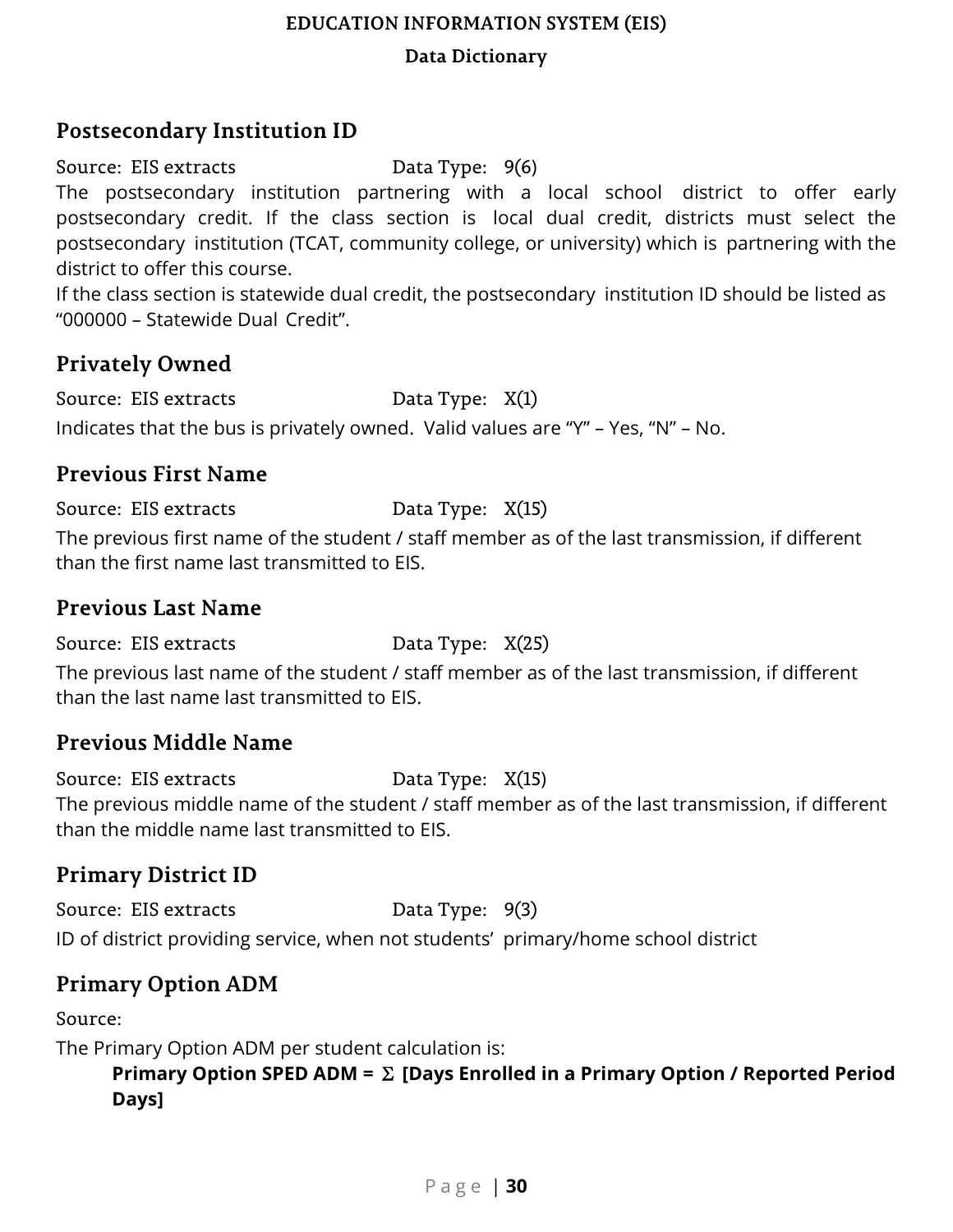#### **Data Dictionary**

## <span id="page-30-0"></span>**Primary School ID**

Source: EIS extracts Data Type:  $9(4)$ ID of school providing service, when not students' primary/home school.

#### <span id="page-30-1"></span>**Private or Out of State Transfer**

Source: EIS extracts Data Type: X(1)

Indicates that the course credit was transferred from either a private or out of state school. Valid values are "Y" – student's grade was transferred from a private or out of state school. N or Null = Not transferred from private or out of state.

#### <span id="page-30-2"></span>**Property Damage Accidents**

Source: EIS extracts Data Type:  $9(4)$ The number of property damage accidents during the school year for this bus.

## <span id="page-30-3"></span>**Quality Points (Rigor Points)**

Source: EIS extracts Data Type: 9(1) The total rigor points awarded for the course.

#### <span id="page-30-4"></span>**Record ID**

| Source: EIS extracts               | Data Type: 9(3) |  |
|------------------------------------|-----------------|--|
| Identifier for the extract record. |                 |  |

# <span id="page-30-5"></span>**Record Type**

Source: EIS extracts Data Type: X(1) Identifier for the type of action for record being sent to be processed. Valid values are "N" – New record, "E" – Edit record, "D" – Delete record.

# <span id="page-30-6"></span>**Record Version**

Source: EIS extracts Data Type: 9(02)

Used by TDOE to identify the version number of the extract record. If multiple record layouts exist due to modifications to existing records, identifies which format that is to be processed.

### <span id="page-30-7"></span>**Regular Drivers**

Source: EIS extracts Data Type:  $9(4)$ Number of regular bus drivers in the LEA.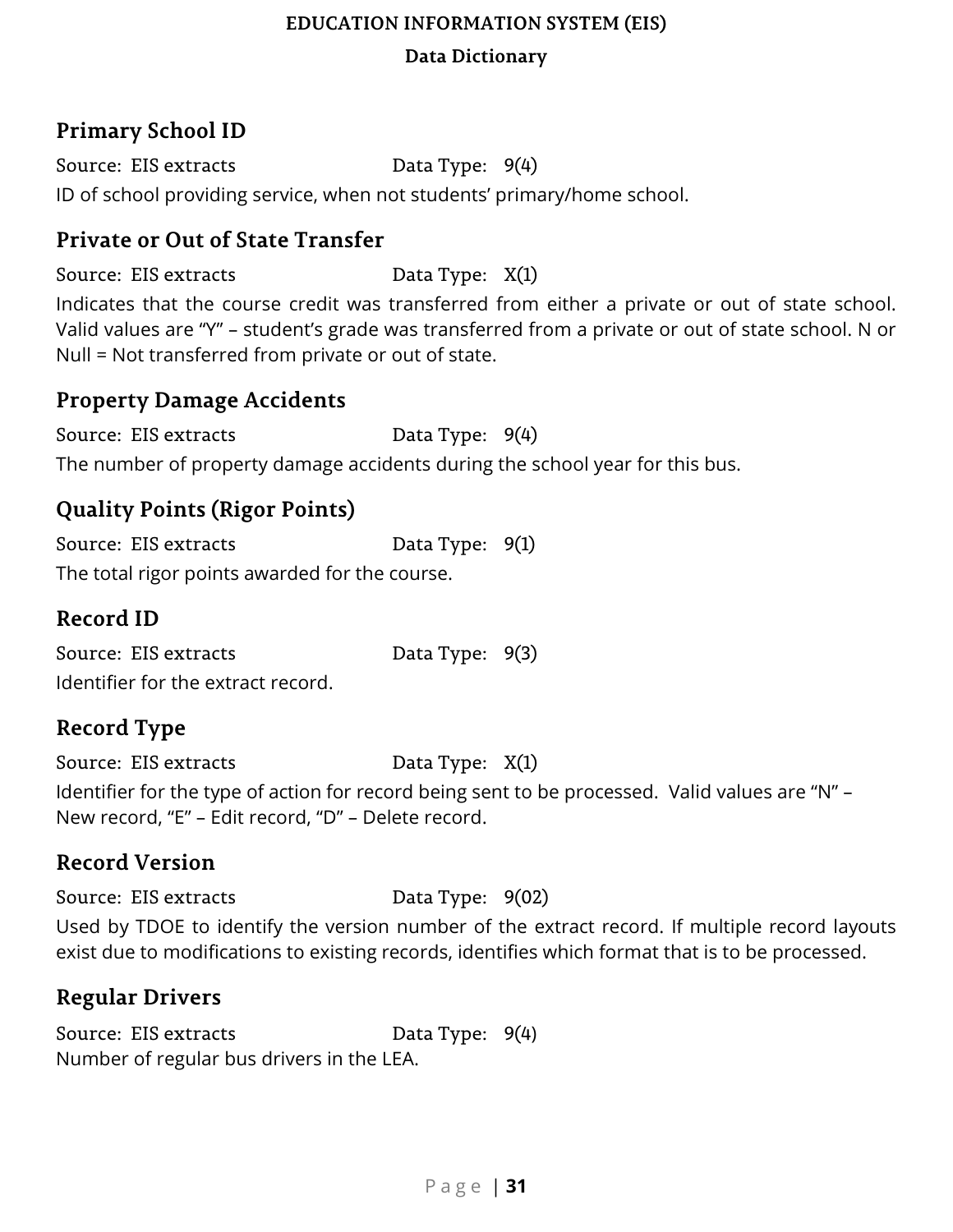#### **Data Dictionary**

## <span id="page-31-0"></span>**Report Period Begin Date**

Source: EIS extracts Data Type: 9(8) The first day of a 20-day reporting period. Must be in format, "CCYYMMDD".

## <span id="page-31-1"></span>**Report Period End Date**

Source: EIS extracts Data Type: 9(8) The last day of a 20-day reporting period. Must be in format, "CCYYMMDD".

#### <span id="page-31-2"></span>**Report Period Number**

Source: EIS extracts Data Type: 9(8) The number of the report period during the Instructional Program. For a list of valid values see **Appendix B – Report Periods**.

#### <span id="page-31-3"></span>**Saturday Assigned Period**

Source: EIS extracts Data Type: 9(2) The period of the day the class is to meet on Saturdays.

### <span id="page-31-4"></span>**Saturday Duration**

Source: EIS extracts Data Type: 9(3) Period duration in minutes, may or may not contain class change time. Report in minutes, do not report fractional minutes. May include lunch time in grades P3-8, may not include lunch time in grades 9-12.

### <span id="page-31-5"></span>**Student Choice Applied**

Source: EIS extracts Data Type: X(1) Student applied for transfer under Choice. Valid values are "Y" = Yes, "N" = No.

# <span id="page-31-6"></span>**School Day Type**

Source: EIS extracts Data Type: X(1)

Indicates if the event will be counted as an instructional or non-instructional day. Valid values are "I" = Instructional, "N" = Non-instructional.

# <span id="page-31-7"></span>**School ID (School No)**

Source: EIS extracts Data Type:  $9(4)$ The number assigned by TDOE to the school.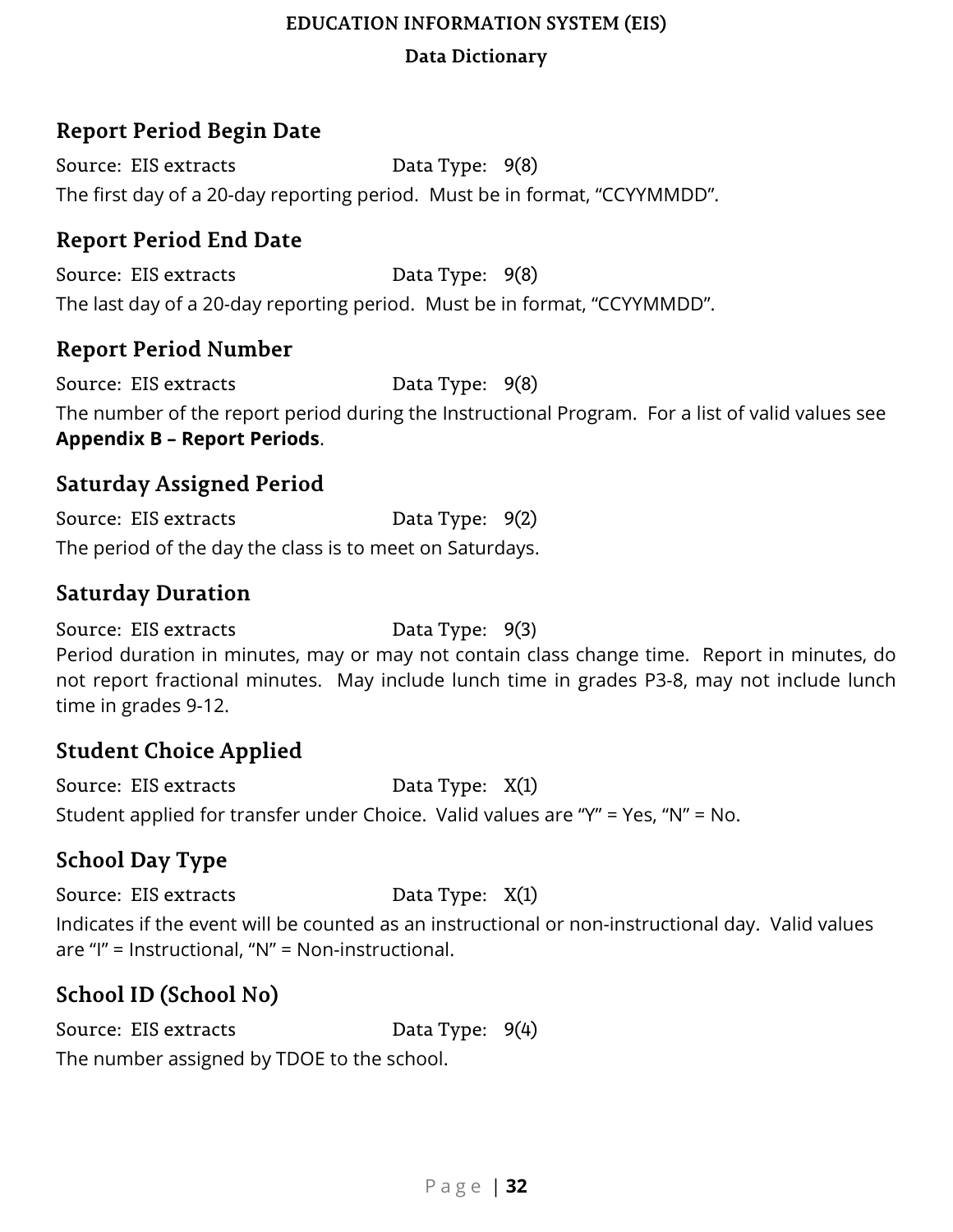**Data Dictionary**

## <span id="page-32-0"></span>**School stockpile Professional Development Days**

Source: EIS extracts Data Type: 9(2)

The number of days a school has designated as stockpile for professional development when the district did not declare stockpiling. If district declared stockpiling, this must be zero.

#### <span id="page-32-1"></span>**School Year**

Source: EIS extracts Data Type:  $9(4)$ 

The four-digit school year that the instructional program will be operated to provide instructional services to students. The year of the fall semester. Must be in format, "CCYY".

#### <span id="page-32-2"></span>**SE Disability Begin Date**

Source: EIS extracts Data Type: 9(8)

First date the student was in this disability for the current school year. Must be in format, "CCYYMMDD".

# <span id="page-32-3"></span>**SE Disability Code**

Source: EIS extracts Data Type: 9(2) The student's disability. For valid values see **Appendix N – Special Education Disability Codes**.

# <span id="page-32-4"></span>**SE Disability End Date**

Source: EIS extracts Data Type: 9(8) Last date the student was in this disability for the current school year. Must be in format, "CCYYMMDD".

# <span id="page-32-5"></span>**SE Disability Level**

Source: EIS extracts Data Type: X(1) The level of disability being reported. Valid values are "P" – Primary, "S" – Secondary.

# <span id="page-32-6"></span>**SE Disciplinary Action Authority**

Source: EIS extracts Data Type: 9(1) The authority for the disciplinary action imposed on a special education student. Valid values are "1" – Removal by hearing officer, "3" - IEP Team Decision.

# <span id="page-32-7"></span>**SE Modified Action**

Source: EIS extracts Data Type: X(1)

Disciplinary action was modified due to student being special education. Valid values are "Y" – Yes, "N" - No.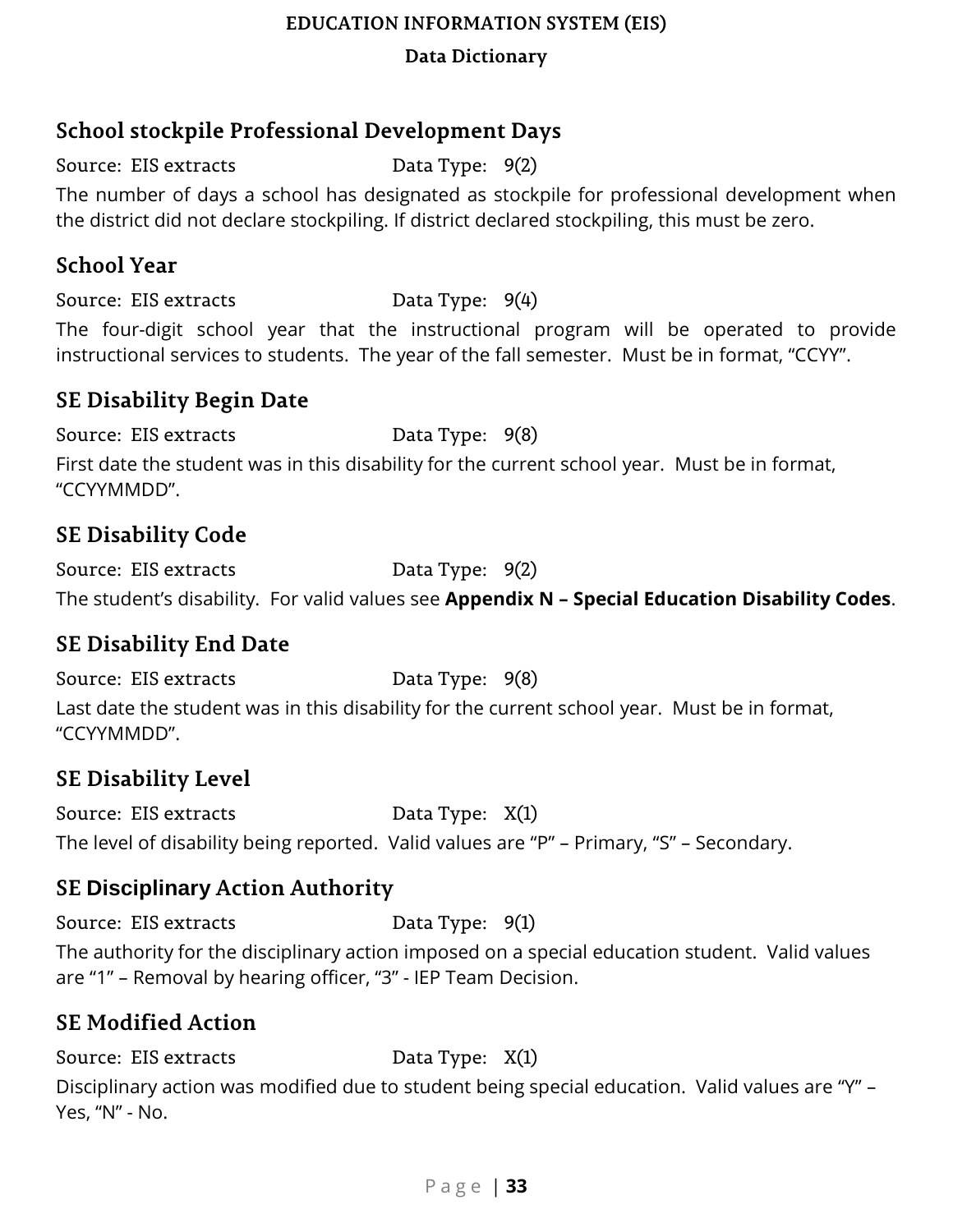## <span id="page-33-0"></span>**SE Option Begin Date**

Source: EIS extracts Data Type: 9(8) First date student is in Special Education Option. Must be in format, "CCYYMMDD".

## <span id="page-33-1"></span>**SE Option End Date**

Source: EIS extracts Data Type: 9(8) Last date student is in Special Education Option. Must be in format, "CCYYMMDD".

### <span id="page-33-2"></span>**SE Option Level**

Source: EIS extracts Data Type: X(1) The option level assigned by the IEP software. Valid values are "P" – Primary, "S" Secondary.

### <span id="page-33-3"></span>**SE Option Number**

Source: EIS extracts Data Type: 9(2) The option number assigned by the IEP software. Valid values are 01 – 10.

## <span id="page-33-4"></span>**Secondary Option ADM**

Source:

The Secondary Option ADM per student calculation is:

**Secondary Option SPED ADM =** Σ **[Days Enrolled in a Secondary Option / Reported Period Days]**

### <span id="page-33-5"></span>**Service District ID**

Source: EIS extracts Data Type: 9(3)

The district of the school where the class is being offered. If offered at a private location Service District ID must be 999. If offered at primary school, this would be same as District ID. If offered at another public school, it would be the district number to which that school is assigned.

### <span id="page-33-6"></span>**Service School ID**

#### Source: EIS extracts Data Type:  $9(4)$

The school where the class is being offered. If offered at a University private school or vocational center, the Service, School ID must be 0005. If offered at primary school, this would be the same as School ID. If offered at another public school, it would be the school number to which that school is assigned.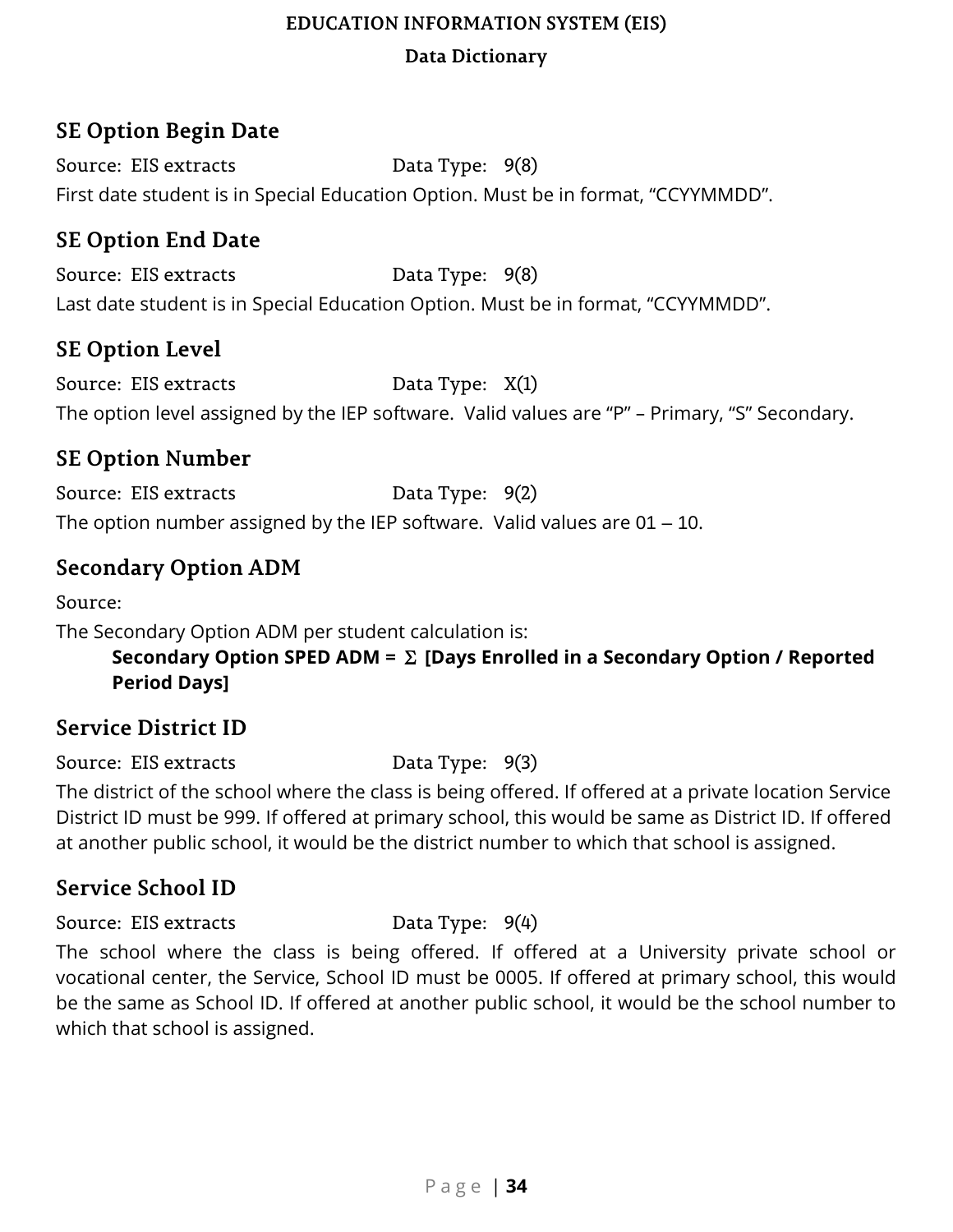#### **Data Dictionary**

# <span id="page-34-0"></span>**SES Applied**

Source: EIS extracts Data Type: X(1)

Indicates a student has applied for Supplemental Educational Services (SES). Valid values are "Y" – Student has applied, "N" – student has not applied.

## <span id="page-34-1"></span>**SES Receiving**

Source: EIS extracts Data Type: X(1)

Indicates a student is receiving Supplemental Educational Services (SES). Valid values are "Y" – Student is receiving SES services, "N" – student is not receiving SES services.

# <span id="page-34-2"></span>**Specially Equipped**

Source: EIS extracts Data Type: X(1)

Indicates a specially equipped bus. Valid values are "Y" – Bus is a specially equipped, "N" Bus is not a specially equipped.

### <span id="page-34-3"></span>**SPID**

Source: EIS extracts Data Type:  $X(9)$ The state person id generated in the Ed-Fi ODS.

# <span id="page-34-4"></span>**Spring Block Begin Date**

Source: EIS extracts Data Type: 9(8) If the school is on block schedule the day the spring block begins, format is CCYYMMDD. If the school does not use block schedule, date must be zeroes

# <span id="page-34-5"></span>**Staff Class Begin Date**

Source: EIS extracts Data Type: 9(8)

First day of the school year the teacher provided instructional service for this class section. Must be in format, "CCYYMMDD".

# <span id="page-34-6"></span>**Staff Class End Date**

Source: EIS extracts Data Type: 9(8)

Last day of the school year the teacher provided instructional service for this class section. Must be in format, "CCYYMMDD".

# <span id="page-34-7"></span>**Staff Previous Social Security Number**

Source: EIS extracts Data Type: 9(9) Previous SSN reported for Staff Member if different than the current SSN.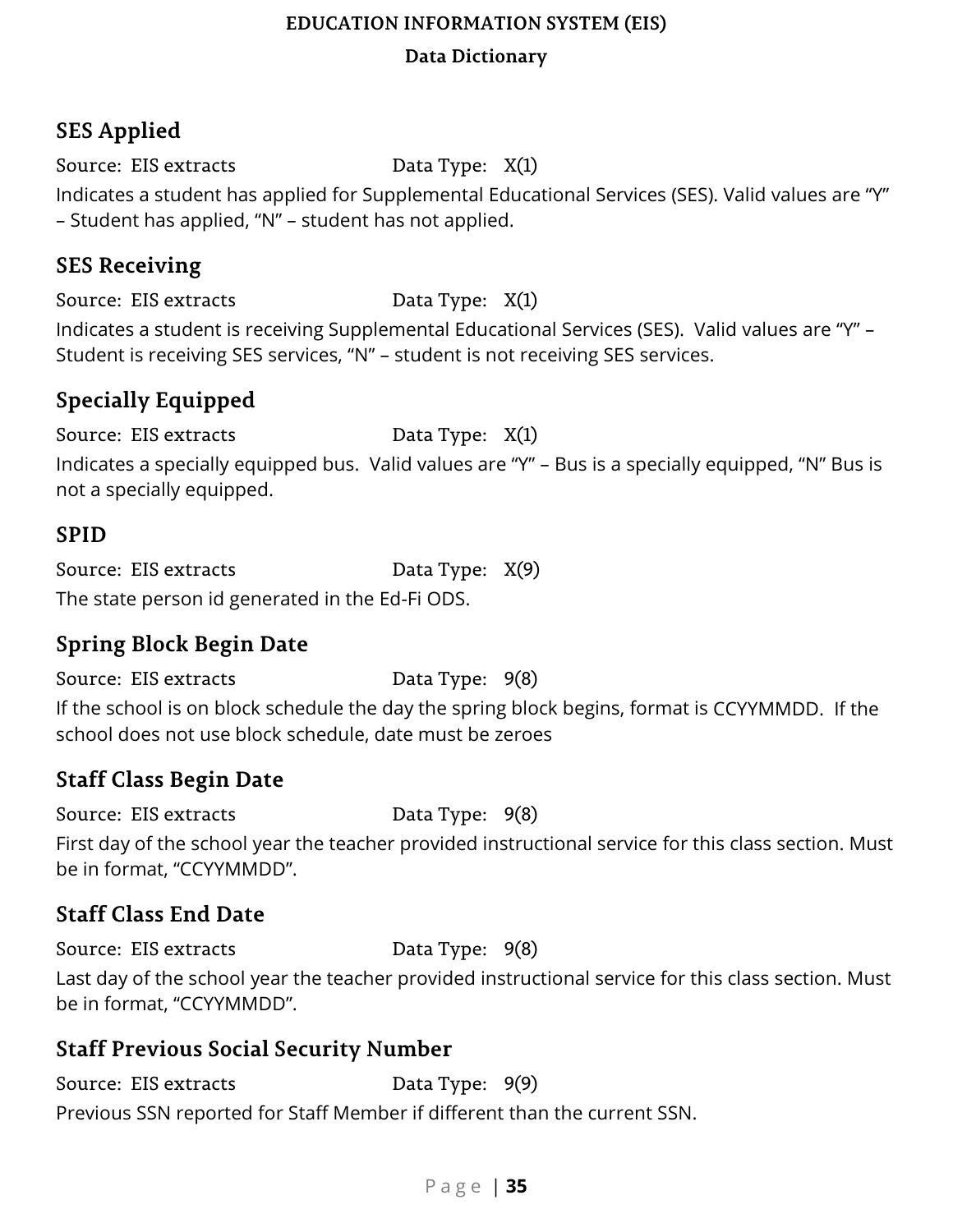#### **Data Dictionary**

#### <span id="page-35-0"></span>**Staff Previous Teacher License Number**

Source: EIS extracts Data Type: 9(9)

Previous license number reported for Staff Member if different from their current license number.

#### <span id="page-35-1"></span>**Staff Status**

Source: EIS extracts Data Type: X(1)

Indicates if staff member is full time or part time at this school. Valid values are "F" – Full Time, "P" – Part Time.

### <span id="page-35-2"></span>**Staff Social Security Number**

Source: EIS extracts Data Type: 9(9) Social security number of the staff member.

### <span id="page-35-3"></span>**State Assigned Student ID**

Source: EIS extracts Data Type: 9(9)

The unique state assigned student id generated in the EIS system.

#### <span id="page-35-4"></span>**Statewide Dual Credit**

Source: EIS extracts Data Type: X(1)

Statewide Dual Credit: A high school course aligned with a postsecondary challenge examination developed and approved by the Consortium for Cooperative Innovative Education, which allows students exceeding an established cut score to earn postsecondary credit at any public postsecondary institution. This course is taught by high school faculty at the high school. The state (TDOE) administers the challenge exam and maintains record of student scores/earned credits. Valid values are "Y" – Yes, "N" - No.

#### <span id="page-35-5"></span>**Stockpile Inclement Weather Days**

Source: EIS extracts Data Type: 9(2)

The number of stockpile days that have been designated in the calendar for inclement weather.

### <span id="page-35-6"></span>**Stockpile Professional Development Days**

Source: EIS extracts Data Type: 9(2)

The number of stockpile days that have been designated in the calendar for professional development.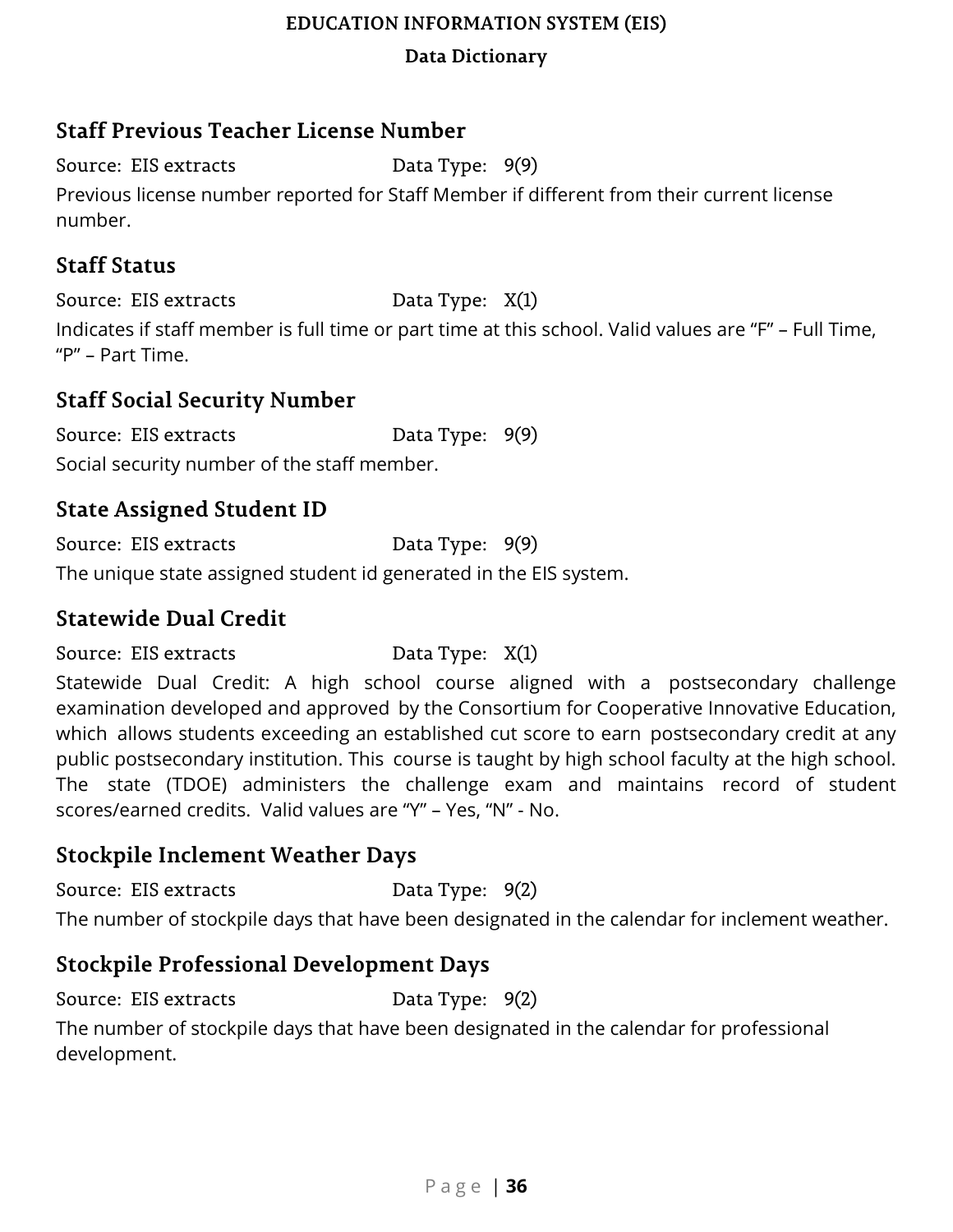#### **Data Dictionary**

## <span id="page-36-0"></span>**Scheduled Days**

Source: EIS extracts Data Type: 9(1)

The days of the week that students will be attending school on a regular basis during the calendar. Valid values are: Monday through Friday = 1; Monday through Saturday = 2

#### <span id="page-36-1"></span>**Student Choice Applied**

Source: EIS extracts Data Type: X(1)

Student applied for transfer under Choice. Valid values are "Y" – Student Applied for transfer under Choice, "N" – Student did not apply for transfer under Choice.

#### <span id="page-36-2"></span>**Student Classification Type**

Source: EIS extracts Data Type: X(1)

Information used to further identify and classify a student. A student may require multiple classification types. For a complete list of student classifications see **Appendix S – Student Classifications**.

#### <span id="page-36-3"></span>**Student Class Begin Date**

Source: EIS extracts Data Type: 9(8) First day student was assigned to the class. Must be in format, "CCYYMMDD".

### <span id="page-36-4"></span>**Student Class End Date**

Source: EIS extracts Data Type: 9(8) Last day student was assigned to the class. Must be in format, "CCYYMMDD".

# <span id="page-36-5"></span>**Student Classify Begin Date**

Source: EIS extracts Data Type: 9(8) First day student was assigned to the classification. Must be in format, "CCYYMMDD".

### <span id="page-36-6"></span>**Student Classify End Date**

Source: EIS extracts Data Type:  $9(8)$ Last day student was assigned to the classification. Must be in format, "CCYYMMDD".

# <span id="page-36-7"></span>**Student Closing Date**

Source: 200 Day Accountability Report The last instructional day of school for students. The last day students are in school.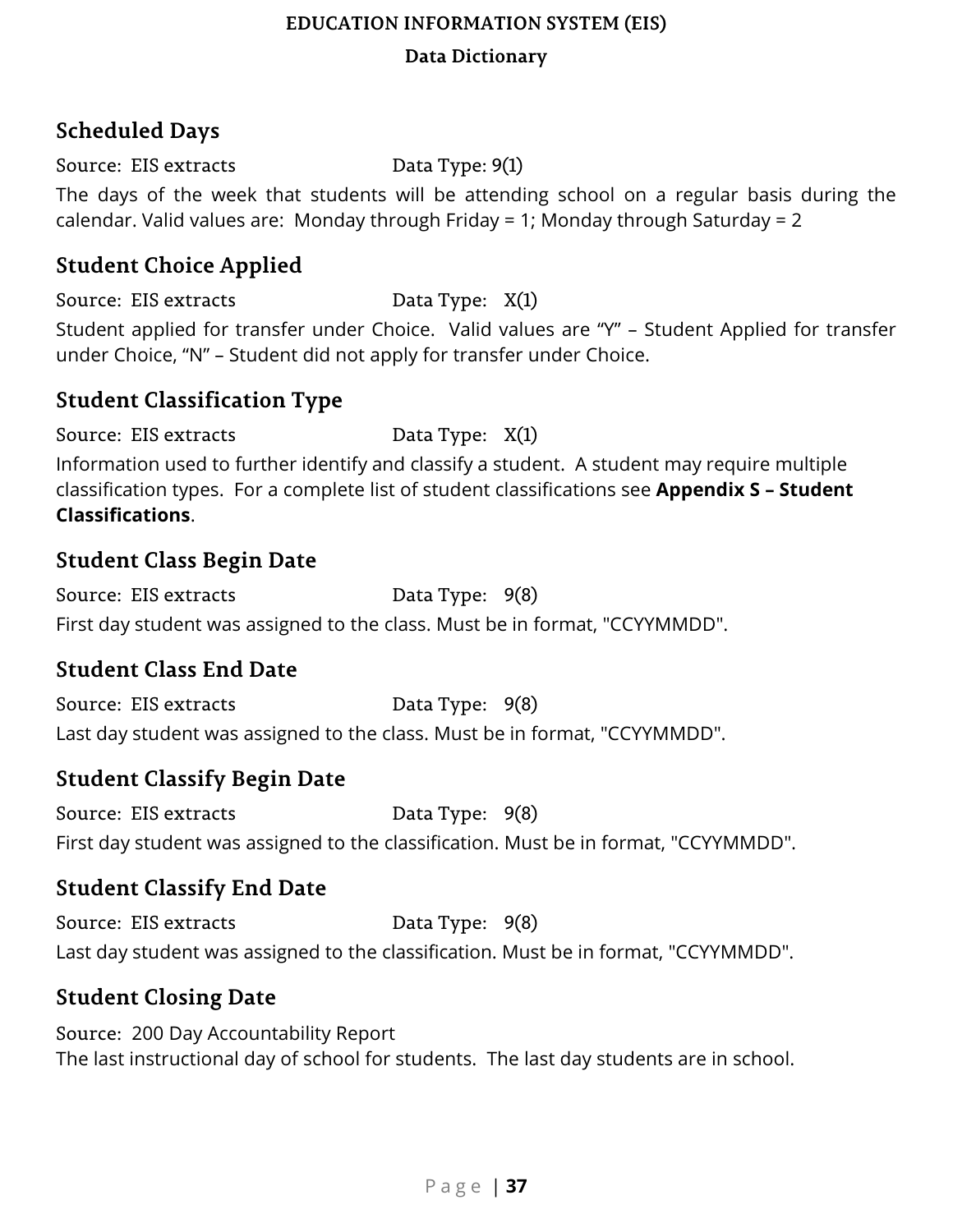#### **Data Dictionary**

## <span id="page-37-0"></span>**Student Day**

Source: EIS extracts Data Type: 9(3)

The length in minutes for a standard full-time day of instruction including lunch, for students in this program within the school.

## <span id="page-37-1"></span>**Student Days**

Source: 200 Day Accountability Report

The number of instructional days with students present. There must be at least 180 days. A district may have more than 180 instructional days through funding by the local board of education.

## <span id="page-37-2"></span>**Student Opening Date**

Source: 200 Day Accountability Report The first instructional day of school for students.

## <span id="page-37-3"></span>**Student's City of Birth**

Source: EIS extracts Data Type: X(30) The city in which a student was born.

# <span id="page-37-4"></span>**Student's Country of Birth Code**

Source: EIS extracts Data Type: X(3) The country in which a student was born. For a list of valid codes see table of valid birth codes.

# <span id="page-37-5"></span>**Student's County of Birth Code**

Source: EIS extracts Data Type: 9(3)

The county in which a student was born. For a list of valid codes see table of valid birth codes.

# <span id="page-37-6"></span>**Student PIN**

Source: EIS extracts Data Type: 9(9)

The Student Personal Identification Number (PIN) is used to uniquely identify students upon entry into a Tennessee public school. The pin assigned shall be the same as the students' social security number. Every effort should be made to obtain the actual SSN. However, in the event a student or parent cannot or, for whatever reason, chooses to not provide the actual SSN, the school system will assign a unique number to be used for identification using the following numbering scheme: 9 + the three digit school district number +00,001 to 99,999.

This numbering scheme will permit a local school district to assign up to 99,999 unique numbers for students who are unable or unwilling to provide their school district with the appropriate SSN. This uniquely assigned PIN must remain with the student throughout his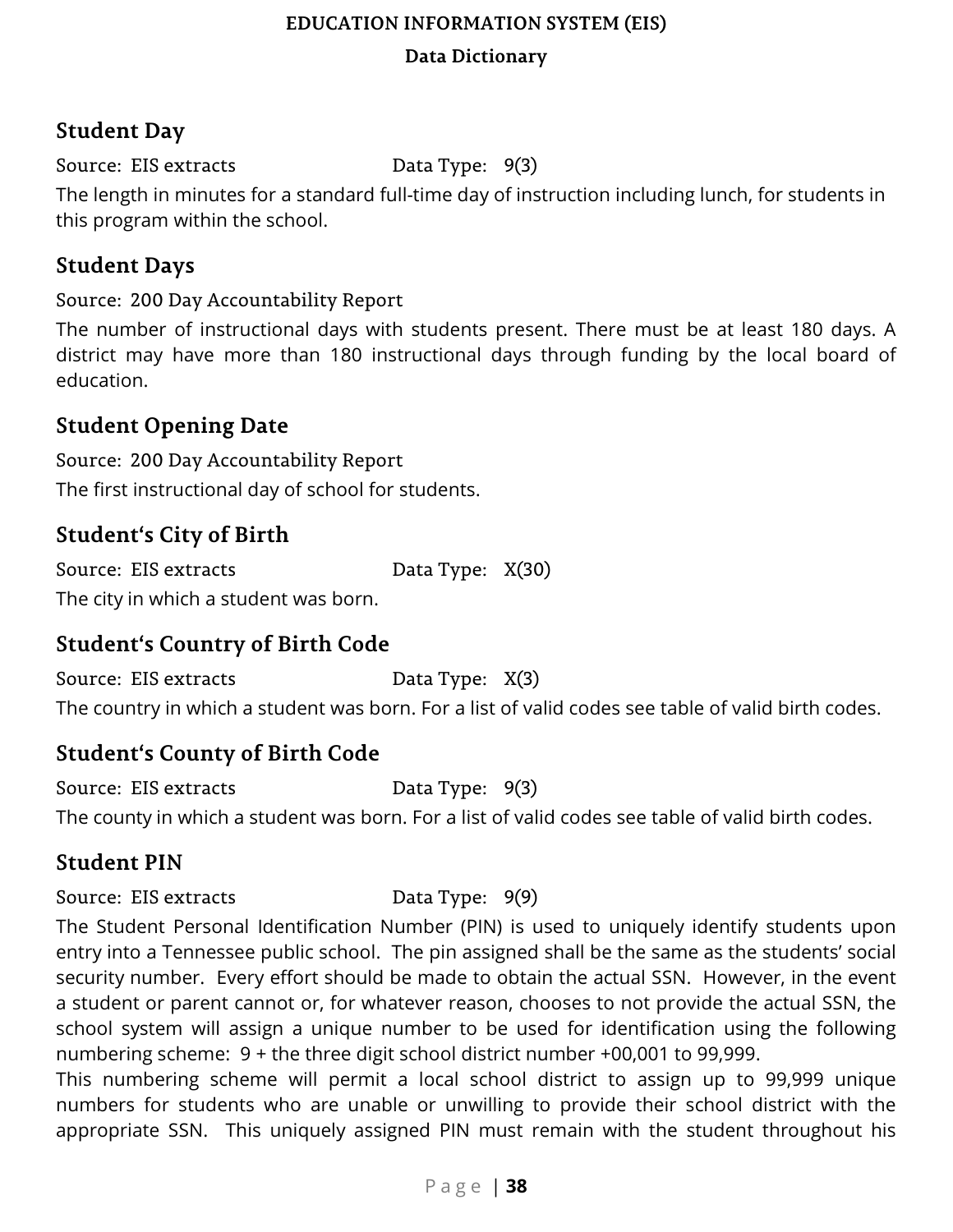#### **Data Dictionary**

career in Tennessee public schools regardless of subsequent transfers within the district system or to other Tennessee school districts unless the actual SSN is provided.

## <span id="page-38-0"></span>**Student Previous Social Security Number**

Source: EIS extracts Data Type: 9(9)

Previous SSN reported for student if different than what is currently recorded in the student information system.

# <span id="page-38-1"></span>**Student Previous PIN**

Source: EIS extracts Data Type: 9(9) Previous PIN reported for student if different than what is currently recorded in the student information system.

# <span id="page-38-2"></span>**Student Social Security Number**

Source: EIS extracts Data Type: 9(9) Social Security Number of student if provided.

# <span id="page-38-3"></span>**Student's State of Birth Code**

Source: EIS extracts Data Type: X(2) The state in which a student was born. For a list of valid codes see table of valid birth codes.

# <span id="page-38-4"></span>**Student Standard Day**

Source: EIS extracts Data Type: 9(3) The number of minutes the school has identified for a full day of instruction for this student (must exclude lunch minutes except for elementary students).

# <span id="page-38-5"></span>**Student Std Day Effective Date**

Source: EIS extracts Data Type: 9(8) The date the Student Standard Day became effective. Must be in format, "CCYYMMDD".

# <span id="page-38-6"></span>**Substitute Drivers**

Source: EIS extracts Data Type:  $9(4)$ Number of substitute drivers in the LEA.

# <span id="page-38-7"></span>**Suffix**

Source: EIS extracts Data Type: X(3)

The most recently reported legally recognized suffix of the individual. Example are "Jr", "Sr", "I", "II","III", etc.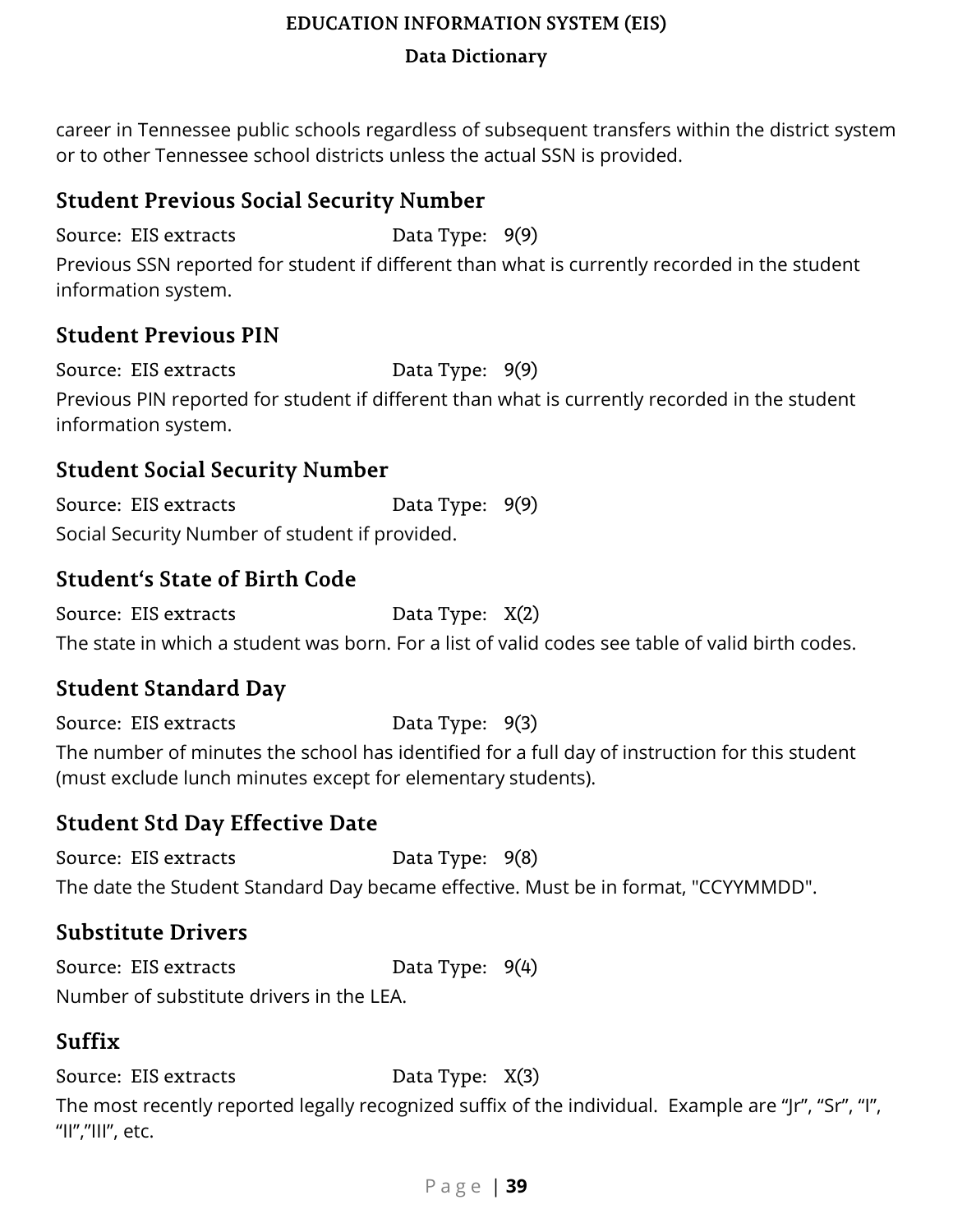#### **Data Dictionary**

## <span id="page-39-0"></span>**TA Instructional Assistance**

Source: EIS extracts Data Type: 9(2) The type of targeted instructional assistance received by the student. For a list of valid values see **Appendix T – TA Instructional Services**.

#### <span id="page-39-1"></span>**TA Support Assistance**

Source: EIS extracts Data Type: 9(2) The type of targeted assistance received by the student. For a list of valid values see **Appendix U – TA Support Services.**

#### <span id="page-39-2"></span>**TDOE**

<span id="page-39-3"></span>Tennessee Department of Education.

### **Teacher Day**

#### Source: EIS extracts Data Type: 9(3)

The length in minutes for a standard full-time day of instruction including lunch, for teachers in this program within the school. This is usually the student day plus the time teachers are required to be at the school both before student arrival and after student departure. Value is in minutes.

### <span id="page-39-4"></span>**Teacher of Record**

Source: EIS extracts Data Type: X(1)

Indicates if this staff member is the teacher of record for the local class number. Valid values are "Y" – Yes, "N" – Is not teacher of record.

### <span id="page-39-5"></span>**Teacher Vacation with Pay**

Source: 200 Day Accountability Report

The number of days designated for teacher vacation during the school year. There must be at least 10 days of paid vacation per year. There may be more than 10 days of paid vacation through funding by the local board of education.

# <span id="page-39-6"></span>**Teaching Method**

Source: EIS extracts Data Type: X(1)

The teaching method employee for the class. Distance learning facilitator must be a licensed teacher but endorsement in subject is not required. Valid values are "T" – Traditional, "D" – Distance learning (all but online classes), "O" – Online class.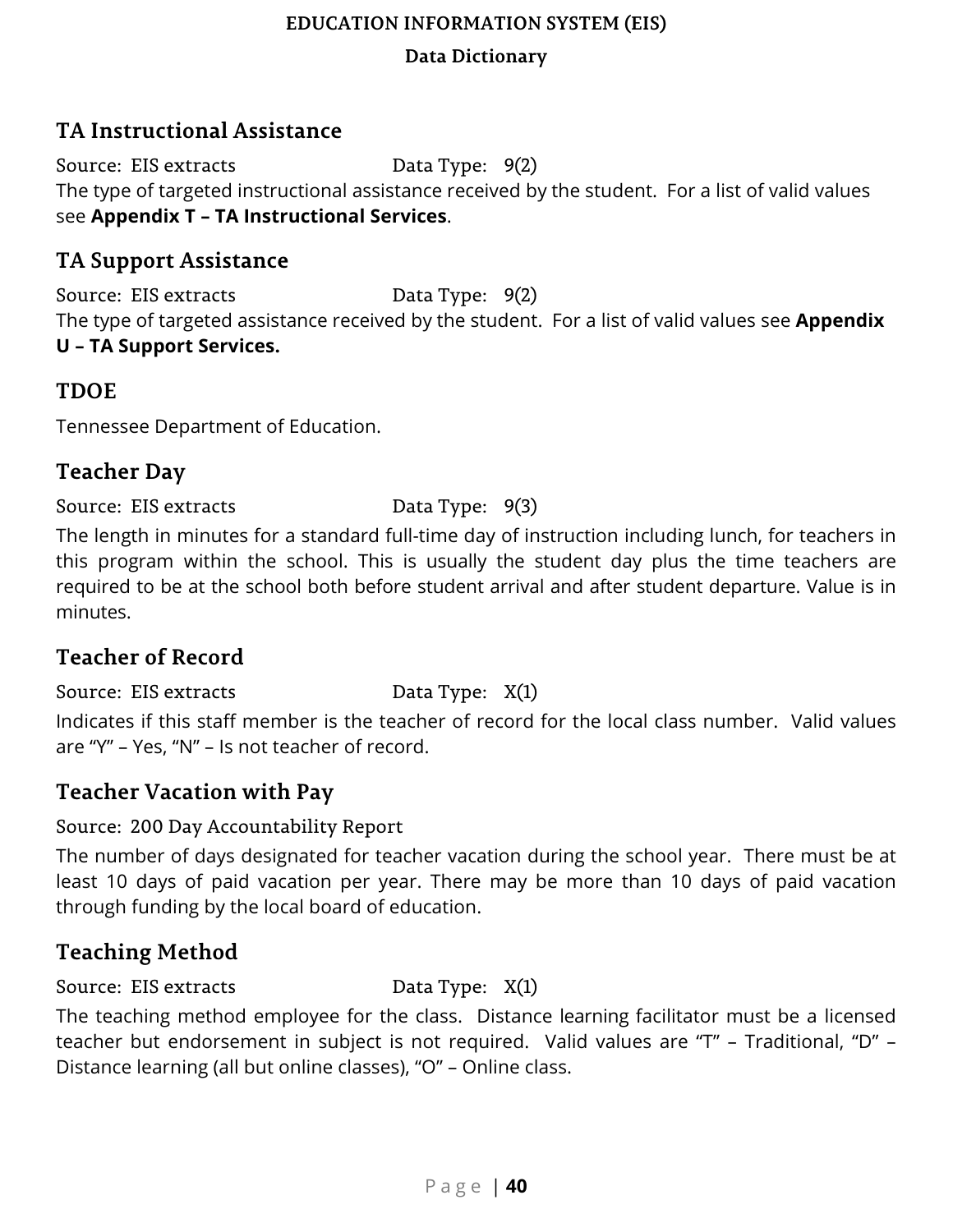#### **Data Dictionary**

## <span id="page-40-0"></span>**Teacher License Number**

Source: EIS extracts Data Type: 9(9)

The number assigned to the staff member when they are entered into the teacher Certification and Licensure system.

#### <span id="page-40-1"></span>**Teacher-Parent Conference**

Source: 200 Day Accountability Report

The number of days for teacher-parent conference. There must be at least 1 day. A district may have more than 1 day for teacher-parent conference through funding by the local board of education.

### <span id="page-40-2"></span>**Teacher Vacation Days**

Source: 200 Day Accountability Report Data Type: 9(2)

The number of days allocated for teachers paid vacation.

### <span id="page-40-3"></span>**Term Class Was Taken**

Source: EIS extracts Data Type: X(2) The term during the school year in which the class was taken. Refer to **Appendix W, Class Terms**

### <span id="page-40-4"></span>**TH Extract Date**

Source: EIS extracts Data Type: 9(8)

The date of creation for this transmittal batch. Refer to Transmission Rules. Must be in format, "CCYYMMDD".

### <span id="page-40-5"></span>**TH File Name**

Source: EIS extracts Data Type: X(20)

The physical file name for this transmission in the transmission header record. Refer to Transmission Rules for naming conventions.

# <span id="page-40-6"></span>**Thursday Assigned Period**

Source: EIS extracts Data Type: 9(2)

The period number of the day the class is scheduled to meet on Thursdays (the first period if it spans multiple periods).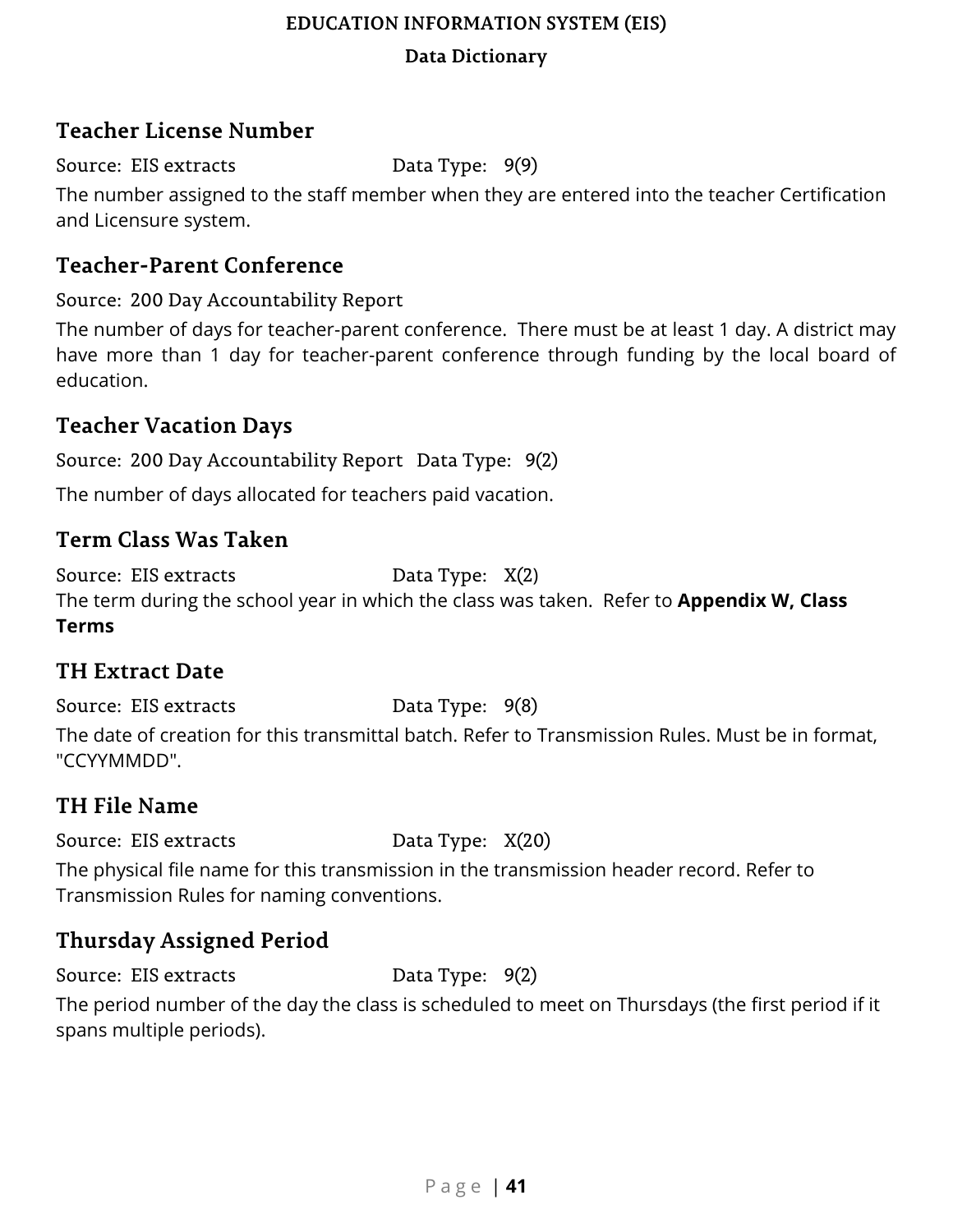#### **Data Dictionary**

# <span id="page-41-0"></span>**Thursday Duration**

Source: EIS extracts Data Type: 9(3)

Period duration in minutes, may or may not contain class change time. Report in minutes, do not report fractional minutes. May include lunch time in grades P3-8, may not include lunch time in grades 9-12

#### <span id="page-41-1"></span>**Total Number Accident**

Source: EIS extracts Data Type:  $9(4)$ The total number of accidents for this bus this school year.

#### <span id="page-41-2"></span>**Treated and Released**

Source: EIS extracts Data Type:  $9(4)$ Number of students treated and released.

#### <span id="page-41-3"></span>**TT Count 010**

Source: EIS extracts Data Type: 9(9) Total count of "200 Day Calendar" records in transmit file.

#### <span id="page-41-4"></span>**TT Count 011**

Source: EIS extracts Data Type: 9(9) Total count of "200 Event Day Calendar" records in transmit file.

### <span id="page-41-5"></span>**TT Count 015**

Source: EIS extracts Data Type: 9(9) Total count of "District Bus" records in transmit file.

### <span id="page-41-6"></span>**TT Count 016**

Source: EIS extracts Data Type: 9(9) Total count of "District Bus Staff" records in transmit file.

#### <span id="page-41-7"></span>**TT Count 020**

Source: EIS extracts Data Type: 9(9) Total count of "Instructional Program" records in transmit file.

#### <span id="page-41-8"></span>**TT Count 021**

Source: EIS extracts Data Type: 9(9) Total count of "Instructional Program Report Period" records in transmit file.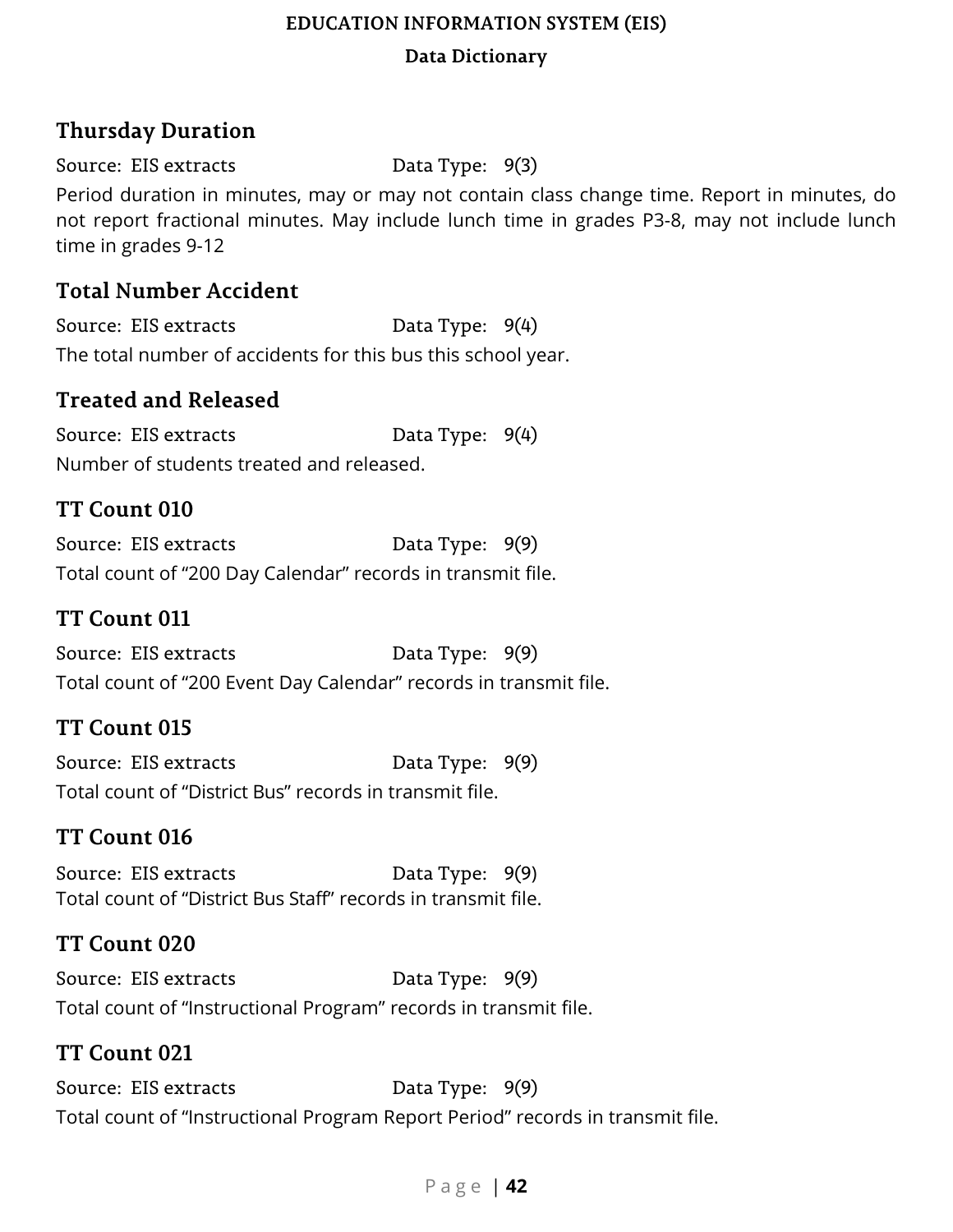## <span id="page-42-0"></span>**TT Count 022**

Source: EIS extracts Data Type:  $9(9)$ Total count of "School Days" records in transmit file.

#### <span id="page-42-1"></span>**TT Count 030**

Source: EIS extracts Data Type: 9(9) Total count of "Class Section" records in transmit file.

### <span id="page-42-2"></span>**TT Count 031**

Source: EIS extracts Data Type: 9(9) Total count of "Class Section Schedule" records in transmit file.

#### <span id="page-42-3"></span>**TT Count 040**

Source: EIS extracts Data Type:  $9(9)$ Total count of "Student" records in transmit file.

#### <span id="page-42-4"></span>**TT Count 041**

Source: EIS extracts Data Type: 9(9) Total count of "Student Enrollment" records in transmit file.

### <span id="page-42-5"></span>**TT Count 042**

Source: EIS extracts Data Type: 9(9) Total count of "Student Ineligibility Funding Status" records in transmit file.

#### <span id="page-42-6"></span>**TT Count 043**

Source: EIS extracts Data Type: 9(9) Total count of "Student Instructional Grade" records in transmit file.

#### <span id="page-42-7"></span>**TT Count 044**

Source: EIS extracts Data Type: 9(9) Total count of "Student Classification" records in transmit file.

#### <span id="page-42-8"></span>**TT Count 045**

Source: EIS extracts Data Type: 9(9) Total count of "Student Transportation" records in transmit file.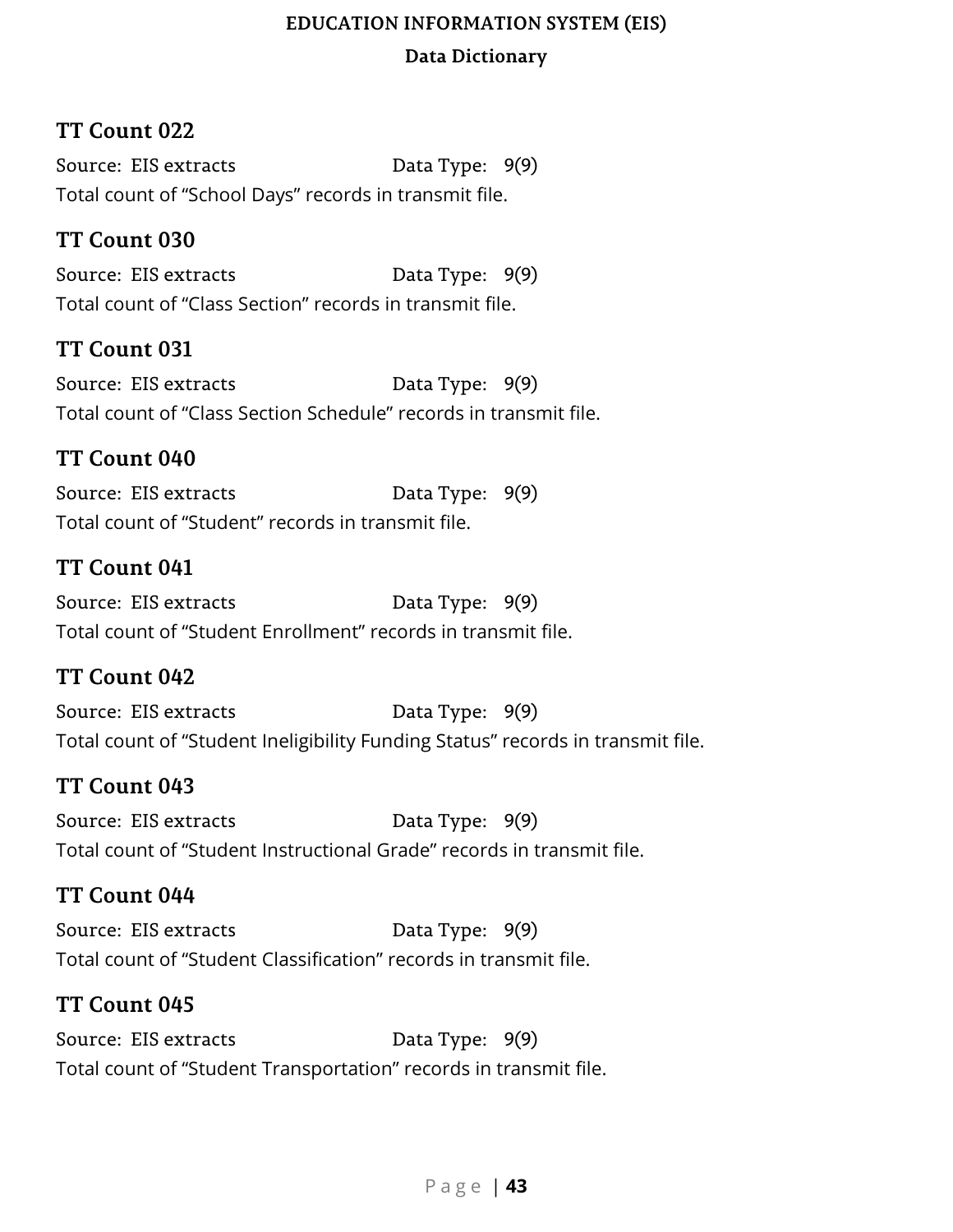## <span id="page-43-0"></span>**TT Count 046**

Source: EIS extracts Data Type: 9(9) Total count of "Student Disciplinary Action" records in transmit file.

#### <span id="page-43-1"></span>**TT Count 047**

Source: EIS extracts Data Type: 9(9) Total count of "Student Standard Day" records in transmit file.

#### <span id="page-43-2"></span>**TT Count 048**

Source: EIS extracts Data Type: 9(9) Total count of "Student Class Assignment" records in transmit file.

#### <span id="page-43-3"></span>**TT Count 049**

Source: EIS extracts Data Type:  $9(9)$ Total count of "Student Attendance" records in transmit file.

#### <span id="page-43-4"></span>**TT Count 050**

Source: EIS extracts Data Type: 9(9) Total count of "Student Withdraw" records in transmit file.

### <span id="page-43-5"></span>**TT Count 051**

Source: EIS extracts Data Type: 9(9) Total count of "Student End of Service" records in transmit file.

#### <span id="page-43-6"></span>**TT Count 052**

Source: EIS extracts Data Type: 9(9) Total count of "Student Club Membership" records in transmit file.

#### <span id="page-43-7"></span>**TT Count 060**

Source: EIS extracts Data Type: 9(9) Total count of "Staff Member" records in transmit file.

#### <span id="page-43-8"></span>**TT Count 061**

Source: EIS extracts Data Type: **9(9)** Total count of "Staff Member Grandfather Course" records in transmit file.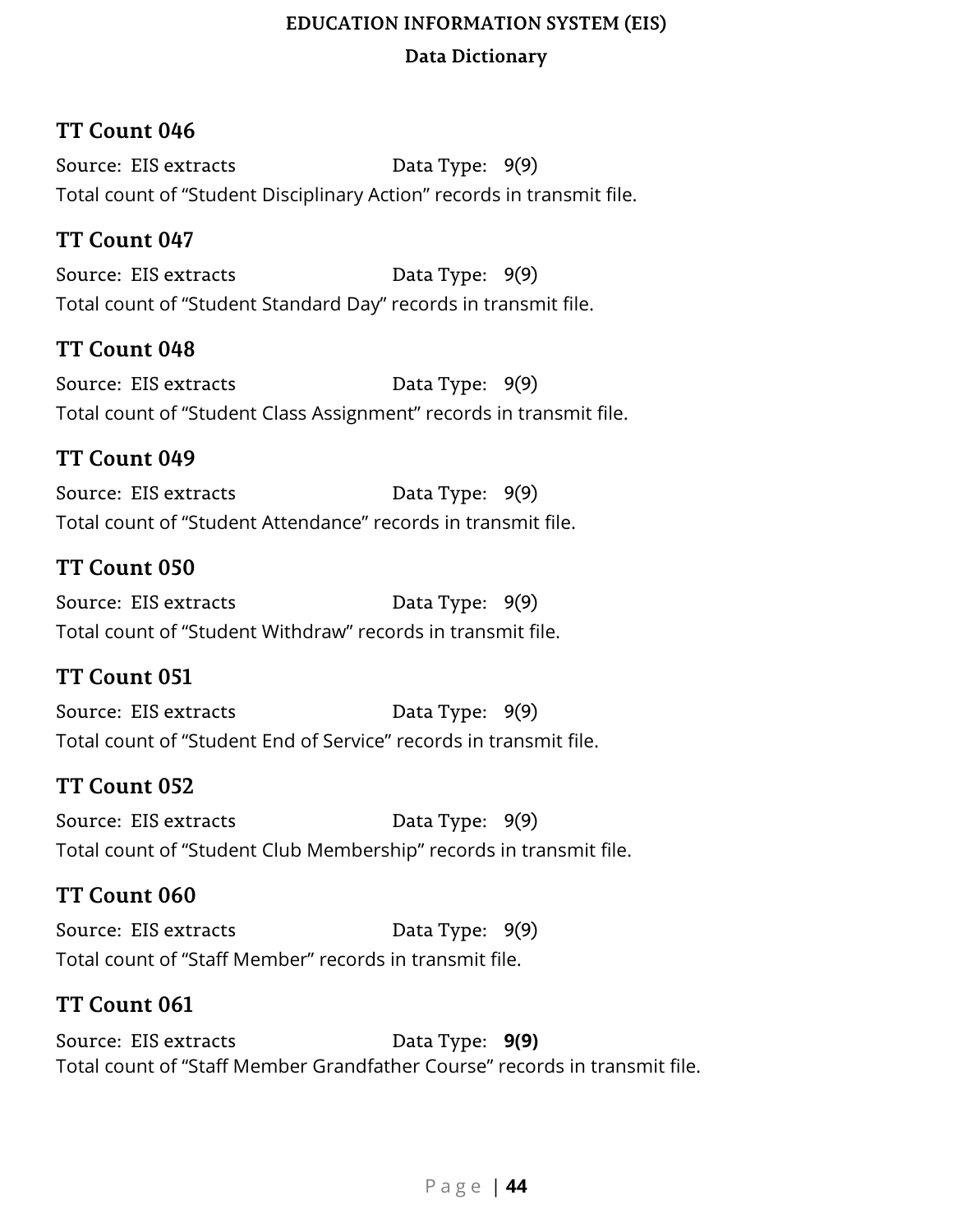## <span id="page-44-0"></span>**TT Count 062**

Source: EIS extracts Data Type: 9(9) Total count of "Staff Member Current Assignment" records in transmit file.

#### <span id="page-44-1"></span>**TT Count 063**

Source: EIS extracts Data Type: 9(9) Total count of "Staff Member Class Assignment" records in transmit file.

#### <span id="page-44-2"></span>**TT Count 080**

Source: EIS extracts Data Type: 9(9) Total count of "Student Final Grade" records in transmit file.

#### <span id="page-44-3"></span>**TT Count 081**

Source: EIS extracts Data Type: 9(9) Total count of "Student TA Instructional Services" records in transmit file.

#### <span id="page-44-4"></span>**TT Count 082**

Source: EIS extracts Data Type: 9(9) Total count of "Student TA Support Services" records in transmit file.

#### <span id="page-44-5"></span>**TT Count 083**

Source: EIS extracts Data Type: 9(9) Total count of "Student Choice Applied" records in transmit file.

#### <span id="page-44-6"></span>**TT Count 090 – no longer used**

Source: EIS extracts Data Type: 9(9) Total count of "SE Student" records in transmit file.

### <span id="page-44-7"></span>**TT Count 091– no longer used**

Source: EIS extracts Data Type: 9(9) Total count of "SE Instructional Grade" records in transmit file.

#### <span id="page-44-8"></span>**TT Count 092**

Source: EIS extracts Data Type:  $9(9)$ Total count of "Special Education Option" records in transmit file.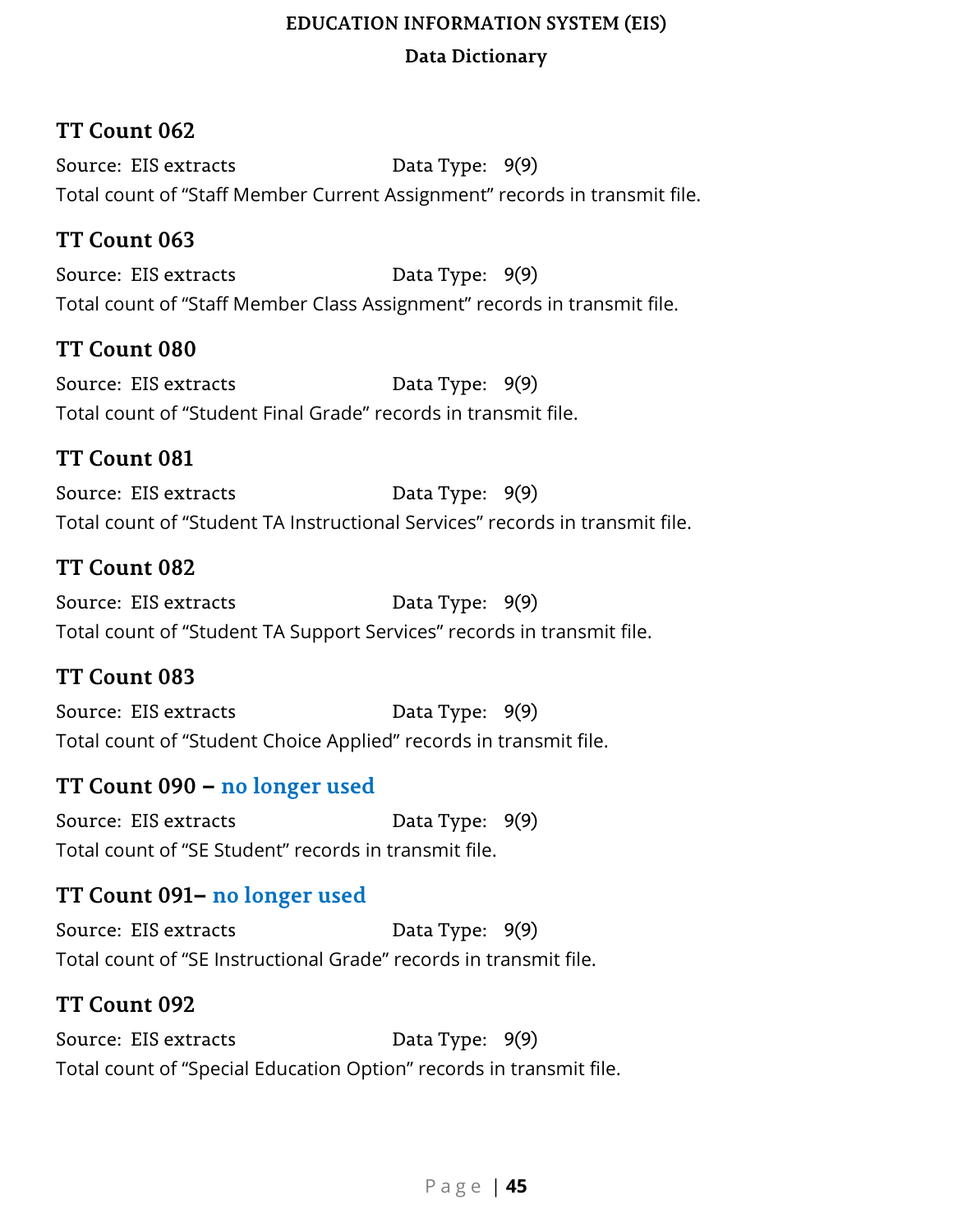## <span id="page-45-0"></span>**TT Count 093**

Source: EIS extracts Data Type: 9(9) Total count of "Special Education Disability" records in transmit file.

#### <span id="page-45-1"></span>**TT Extract Date**

Source: EIS extracts Data Type: 9(8)

Must use Format of "CCYYMMDD". The date of creation for this transmittal batch. Refer to Transmission Rules.

## <span id="page-45-2"></span>**TT File Name**

Source: EIS extracts Data Type: X(20) Must use Format of "CCYYMMDD". The date of creation for this transmittal batch. Refer to Transmission Rules.

### <span id="page-45-3"></span>**TT Total Count All Record Types**

Source: EIS extracts Data Type: 9(9) Total count of all records in this transmittal batch including header and trailer records.

### <span id="page-45-4"></span>**Tuesday Assigned Period**

Source: EIS extracts Data Type: 9(2) Period of day the class is to meet on Tuesdays.

### <span id="page-45-5"></span>**Tuesday Duration**

Source: EIS extracts Data Type: 9(3) Period duration in minutes, may or may not contain class change time. Report in minutes, do not report fractional minutes. May include lunch time in grades P3-8, may not include lunch time in grades 9-12.

### <span id="page-45-6"></span>**Two Way Communications**

Source: EIS extracts Data Type: X(1) Indicates if the bus is equipped for two way communications. Valid values are "Y" = Yes, "N" = No.

### <span id="page-45-7"></span>**Type of Fuel**

Source: EIS extracts Data Type:  $X(6)$ Type of fuel used to operate the bus. Valid values are "GAS", "Diesel", or "CNG".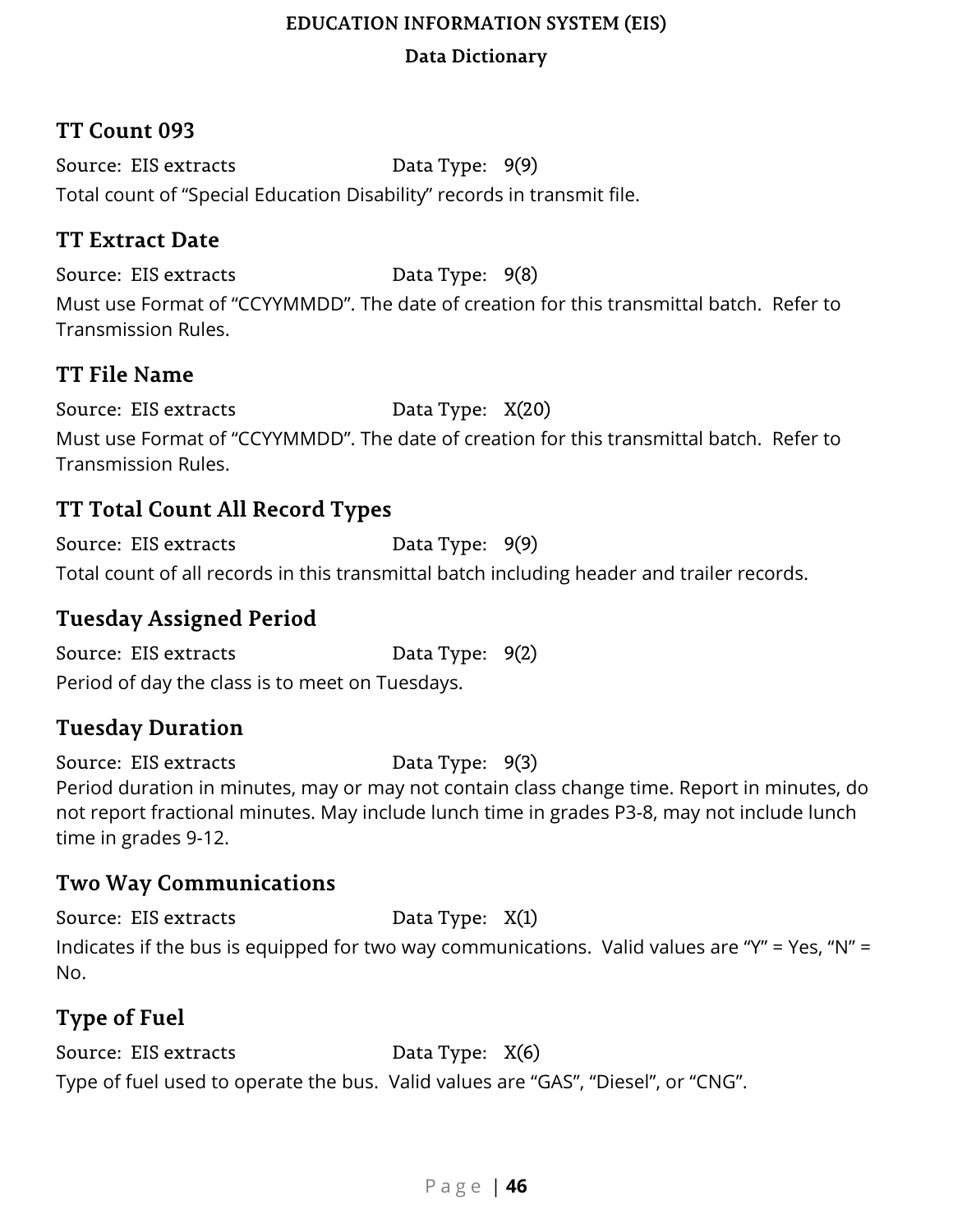#### **Data Dictionary**

## <span id="page-46-0"></span>**Vocational Outside IEP**

Source: EIS extracts Data Type: X(1)

Indicates this vocational course is above the base 23.5 Special Ed. Contract hours and will be included in Vocational Ed. reports. "Y" – Above specified hours, blank – Regular course or not above IEP.

#### <span id="page-46-1"></span>**Waiver Request Course**

Source: EIS extracts Data Type:  $9(4)$ The TDOE course code that the staff member is currently not endorsed to teach, for which a waiver has been requested. Transmit only one waiver request to EIS System.

### <span id="page-46-2"></span>**Wednesday Assigned Period**

Source: EIS extracts Data Type: 9(2)

The period number of the day the class is scheduled to meet on Wednesdays (the first period if it spans multiple periods).

#### <span id="page-46-3"></span>**Wednesday Duration**

Source: EIS extracts Data Type: 9(3)

EIS Extracts file. Period duration in minutes, may or may not contain class change time. Report in minutes, do not report fractional minutes. May include lunch time in grades P3-8, may not include lunch time in

### <span id="page-46-4"></span>**Wheel Chair Lifts**

Source: EIS extracts Data Type: X(1) Indicates if the bus is equipped with a wheel chair list. Valid values are "Y" – Yes, "N" - No.

### <span id="page-46-5"></span>**White**

Source: EIS extracts Data Type: X(1)

The racial group to which an individual is identified. Valid values are "Y" – member of this group, "N" – not a member of this group.

# <span id="page-46-6"></span>**Withdraw Date**

Source: EIS extracts Data Type: 9(8)

The first date which a child did not attend school for this withdrawal. Must be in format, "CCYYMMDD".